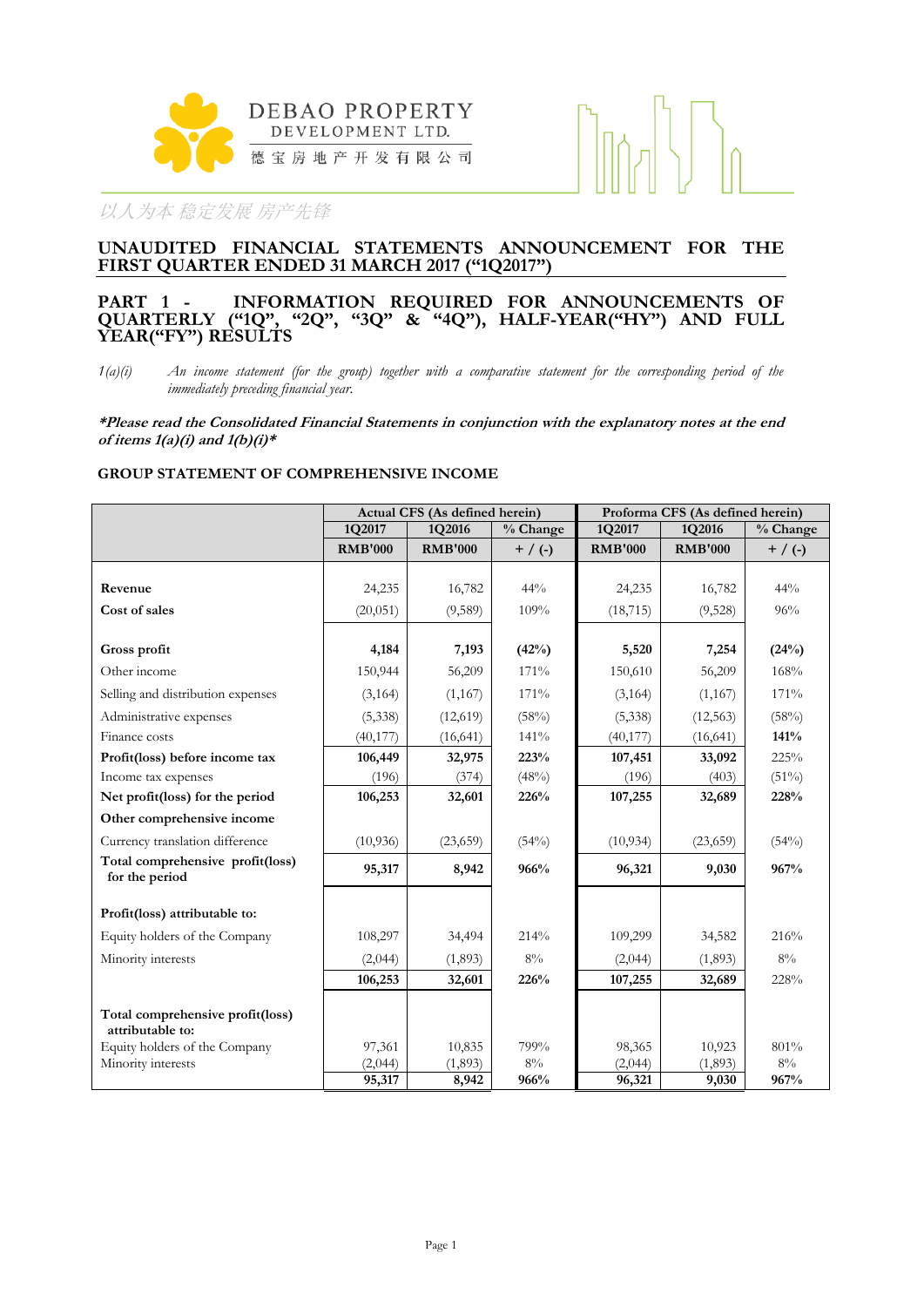



*1(a)(i) An income statement (for the group) together with a comparative statement for the corresponding period of the immediately preceding financial year (continued).*

## Explanatory Notes:

As a result of the restructuring exercise of our Company and its subsidiaries (the "**Group**") (the "**Restructuring Exercise**") for the purpose of the Company's listing on the SGX-ST (the "**Invitation**"), common control over our operating subsidiaries in the People's Republic of China ("**PRC**") by our shareholders prior to the Invitation could not be established from the start of 1 January 2006 due to changes in legal ownership of our operating subsidiaries.

Please refer to the section titled "*Restructuring Exercise*" in our Prospectus dated 31 March 2010 (the "**Prospectus**") for more details on the Restructuring Exercise.

The application of the purchase method under the Singapore Financial Reporting Standards 103 (the "**SFRS 103**") for the acquisition of the PRC subsidiaries by our Group requires, *inter alia*, the development properties and property held for sale by the respective PRC subsidiary to be recorded at fair value at the respective dates of acquisition by our Group.

As a result, our gross profits and earnings for the first quarter ended 31 March 2016 ("**1Q2016**") and the first quarter ended 31 March 2017 ("**1Q2017**"), as well as future financial periods/years based on the Actual Consolidated Financial Statements (as defined in the Prospectus) would be lower than those that would be prepared under the Proforma Consolidated Financial Statements (as defined in the Prospectus).

Please refer to the risk factor titled "*Our gross profits and earnings for FY2009 and future financial periods/years based on the Actual Consolidated Financial Statements would be lower than those that would be prepared under the Proforma Consolidated Financial Statements mainly due to fair value adjustments to our future cost of property development sales in the Actual Consolidated Financial Statements as a result of application of Singapore Financial Reporting Standards 103 – Business Combinations ("SFRS 103")*" in the Prospectus for more details.

Accordingly, besides the unaudited consolidated financial statements for 1Q2016 and 1Q2017 (the "**Actual Consolidated Financial Statements**" or "**Actual CFS**"), our Company had also prepared the proforma consolidated financial statements for 1Q2016 and 1Q2017 (the "**Proforma Consolidated Financial Statements**" or "**Proforma CFS**") **for illustrative purposes only**, based on certain assumptions and after making certain adjustments to show what the financial results of our Group would have been, if it had been in place since 1 January 2006.

Notwithstanding the above, such notional accounting adjustments (the **"Notional Adjustment"**) have no bearing on the operating cash flow or the cash position of our Group.

|                     | <b>Group Statement of Comprehensive Income</b> |                             |            |                |                |            |  |  |
|---------------------|------------------------------------------------|-----------------------------|------------|----------------|----------------|------------|--|--|
|                     |                                                | <b>Actual CFS</b>           |            | Proforma CFS   |                |            |  |  |
|                     | 1Q2017                                         | 1Q2016                      | $%$ Change | 1Q2017         | 1Q2016         | $%$ Change |  |  |
|                     | <b>RMB'000</b>                                 | <b>RMB'000</b><br>$+$ / (-) |            | <b>RMB'000</b> | <b>RMB'000</b> | $+$ / (-)  |  |  |
| Depreciation        | 856                                            | 865                         | $(1\%)$    | 856            | 809            | $(1\%)$    |  |  |
| Amortisation        | 56                                             | 56                          |            | 56             | 56             |            |  |  |
| Interest expense    | 24,699                                         | 16,641                      | 48%        | 24,699         | 16,641         | 48%        |  |  |
| Interest income     | (450)                                          | (1, 188)                    | $(62\%)$   | (450)          | (1, 188)       | (62%)      |  |  |
| Exchange (gain)loss | (10, 936)                                      | (54, 983)                   | $(80\%)$   | (10, 934)      | (54, 983)      | $(80\%)$   |  |  |

*1(a)(ii) Profit before income tax is arrived at after charging/(crediting):-*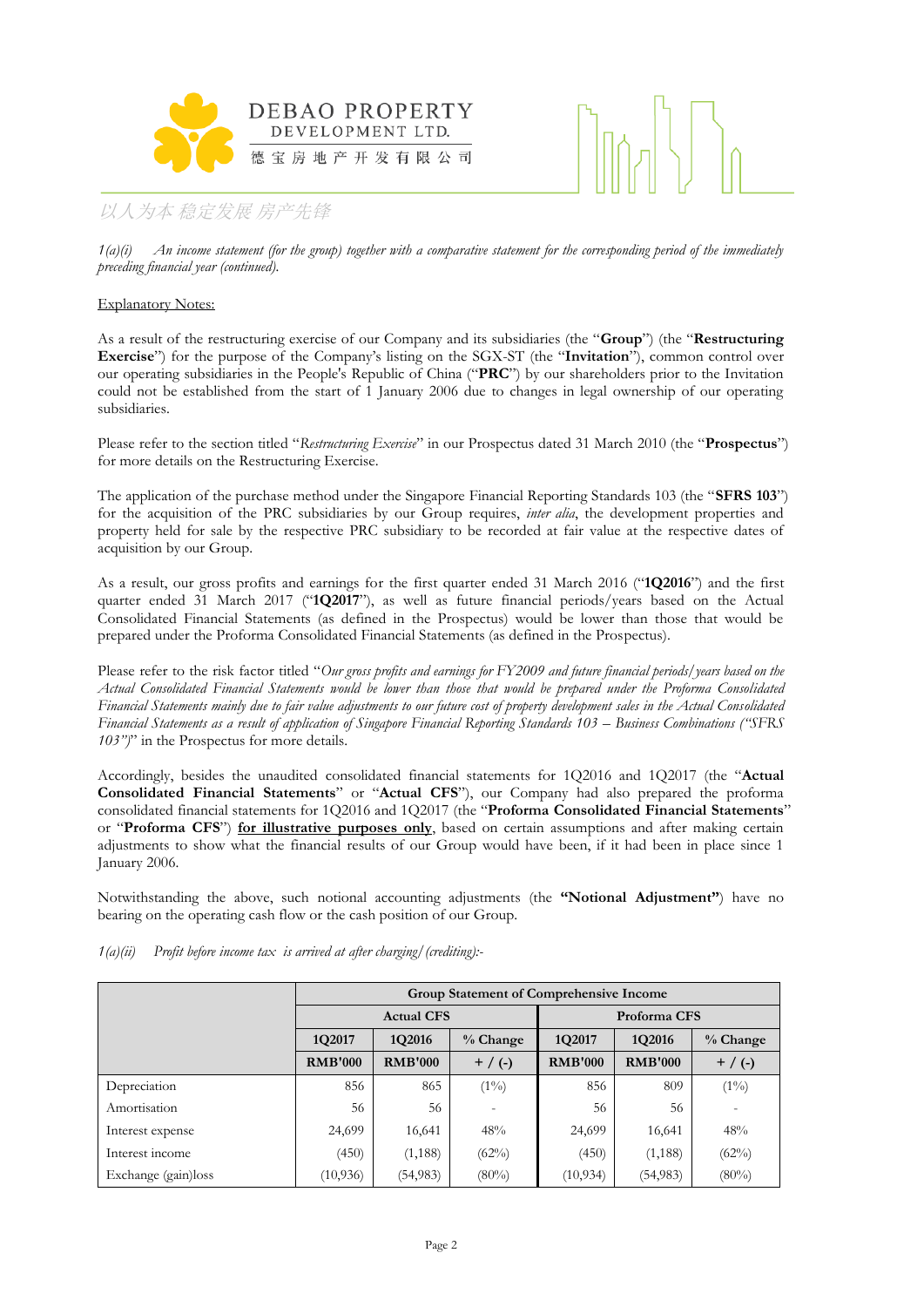



*1(b)(i) A balance sheet (for the issuer and group) together with a comparative statement as at the end of the immediately preceding financial year.*

## **STATEMENTS OF FINANCIAL POSITION**

|                                                           |                        | Group                  | Company                |                        |                  |                   |
|-----------------------------------------------------------|------------------------|------------------------|------------------------|------------------------|------------------|-------------------|
|                                                           | <b>Actual CFS</b>      |                        | Proforma CFS           |                        |                  | <b>Actual CFS</b> |
|                                                           | 31.3.2017              | 31.12.2016             | 31.3.2017              | 31.12.2016             | 31.3.2017        | 31.12.2016        |
|                                                           | <b>RMB'000</b>         | <b>RMB'000</b>         | <b>RMB'000</b>         | <b>RMB'000</b>         | <b>RMB'000</b>   | <b>RMB'000</b>    |
| Assets                                                    |                        |                        |                        |                        |                  |                   |
| <b>Current assets</b>                                     |                        |                        |                        |                        |                  |                   |
| Cash and bank equivalents                                 | 40,301                 | 88,448                 | 40,301                 | 88,448                 | 143              | 38                |
| Restricted cash and cash equivalents                      | 394,650                | 364,779                | 394,650                | 364,779                |                  |                   |
| Trade and other receivables                               | 1,385,496              | 445,131                | 1,385,496              | 445,131                |                  | 6,992             |
| Amount due from related parties                           | 1,273                  | 20,731                 | 1,273                  | 20,731                 |                  |                   |
| Due from subsidiaries                                     |                        |                        |                        |                        | 650,960          | 897,472           |
| Amount due from customers for                             |                        |                        |                        |                        |                  |                   |
| contract work                                             |                        | 949                    |                        | 949                    |                  |                   |
| Inventories                                               | 1,614                  | 262                    | 1,614                  | 262                    |                  |                   |
| Property held for sales                                   | 106,497                | 190,384                | 81,297                 | 181,507                |                  |                   |
| Development properties                                    | 1,057,874              | 978,446                | 819,782                | 722,495                |                  |                   |
| Prepaid land use right                                    |                        | 223                    |                        | 223                    |                  |                   |
| Asset held for sales                                      |                        | 2,652,394              |                        | 2,652,394              |                  | 787               |
| Dividends receivable                                      |                        |                        |                        |                        | 23,167           | 22,568            |
| Total current assets                                      | 2,987,705              | 4,741,747              | 2,724,413              | 4,476,919              | 674,270          | 927,854           |
|                                                           |                        |                        |                        |                        |                  |                   |
| <b>Non-current Assets</b>                                 |                        |                        |                        |                        |                  |                   |
| Prepaid land use right                                    | 4,445                  | 4,364                  | 4,445                  | 4,364                  |                  |                   |
| Property, plant and equipment<br>Investment properties    | 21,276                 | 20,959                 | 18,399                 | 18,082                 |                  |                   |
|                                                           | 2,183,564              | 2,005,846              | 2,183,564              | 205,846                |                  |                   |
| Joint venture<br>Trade and other receivables              |                        | 10,000                 |                        | 10,000                 |                  |                   |
| Investment in subsidiaries                                |                        |                        |                        |                        |                  |                   |
|                                                           |                        |                        |                        |                        | 1,028            | 1,028             |
| Other investment                                          | 1,558                  | 2,849                  | 1,558                  | 2,849                  |                  |                   |
| Deferred tax assets<br>Goodwill                           | 16,922                 | 16,922                 | 16,922                 | 16,922                 |                  |                   |
|                                                           | 4,192                  | 4,192                  | 4,192                  | 4,192                  |                  |                   |
| Total non-current assets<br>Total assets                  | 2,231,957<br>5,219,662 | 2,065,132<br>6,806,879 | 2,229,080<br>4,953,493 | 2,062,255<br>6,539,174 | 1,028<br>675,298 | 1,028<br>928,882  |
|                                                           |                        |                        |                        |                        |                  |                   |
| Liabilities and shareholders' equity                      |                        |                        |                        |                        |                  |                   |
| <b>Current liabilities</b>                                |                        |                        |                        |                        |                  |                   |
| Bank and other loans                                      | 937,975                | 1,379,513              | 937,975                | 1,379,513              |                  |                   |
| Trade and other payables                                  | 1,273,529              | 983,840                | 1,273,528              | 983,843                | 68,989           | 774               |
| Long term payable-current portion                         |                        | 23,420                 |                        | 23,420                 |                  |                   |
| Amount due to related parties                             |                        | 17,805                 | 242                    | 17,805                 |                  |                   |
| Due to subsidiaries                                       |                        |                        |                        |                        |                  | 326,780           |
| Liability held for sales                                  |                        | 1,503,082              |                        | 1,503,082              |                  |                   |
| Tax payables                                              | 80,190                 | 83,181                 | 80,190                 | 83,181                 |                  |                   |
| <b>Total current liabilities</b>                          | 2,291,694              | 3,990,841              | 2,291,935              | 3,990,844              | 68,989           | 327,554           |
|                                                           |                        |                        |                        |                        |                  |                   |
| Non-current liabilities                                   |                        |                        |                        |                        |                  |                   |
| Bank and other loans                                      | 1,045,053              | 1,050,564              | 1,045,053              | 1,050,564              |                  |                   |
| Trade and other payable                                   |                        | 259                    |                        | 259                    |                  |                   |
| Long term payable                                         | 174,724                | 154,725                | 174,724                | 154,725                |                  |                   |
| Deferred tax liabilities<br>Total non-current liabilities | 360,361                | 340,191                | 295,024                | 274,520                |                  |                   |
|                                                           | 1,580,138              | 1,545,739              | 1,514,801              | 1,480,068              |                  |                   |
| Shareholders' equity                                      | 1,347,830              | 1,270,299              | 1,146,757              | 1,068,262              | 606,309          | 601,328           |
| Total liabilities and Shareholders'                       |                        |                        |                        |                        |                  |                   |
| equity                                                    | 5,219,662              | 6,806,879              | 4,953,493              | 6,539,174              | 675,298          | 928,882           |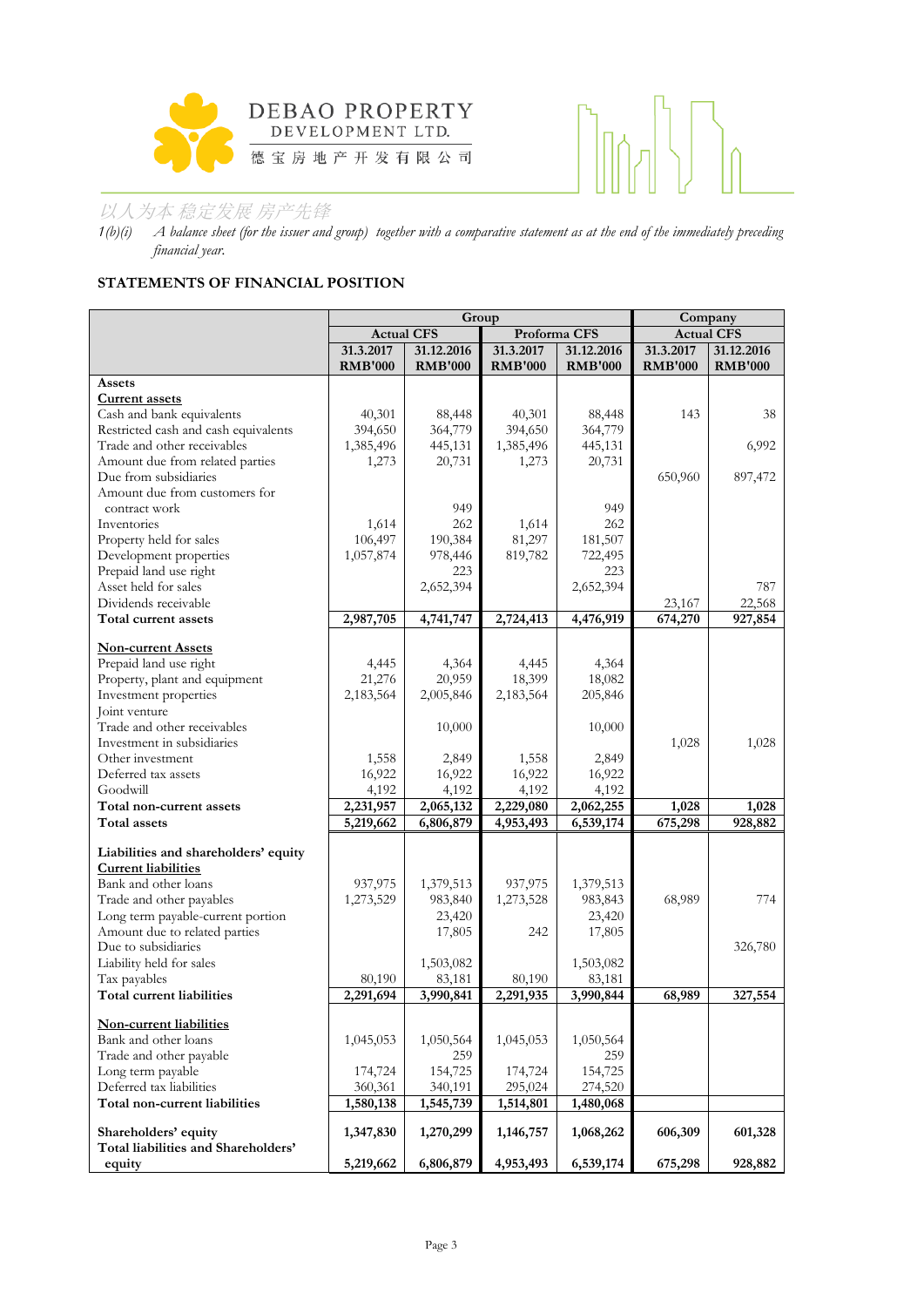

*1(b)(i) A balance sheet (for the issuer and group) together with a comparative statement as at the end of the immediately preceding financial year (continued).*

## Explanatory Notes :

The main differences in the balance sheet between the Actual Consolidated Financial Statements and the unaudited Proforma Consolidated Financial Statements relate to (i) the recording of the attributed fair values of certain assets (such as property held for sales, and development properties as well as the associated tax effect on fair value these tangible assets) as at the respective dates of legal completion of the acquisitions of each PRC subsidiary as the book values of these assets in the Actual Consolidated Financial Statements, as compared with the unaudited Proforma Consolidated Financial Statements where the corresponding values of these assets were based on the historical purchase costs of the respective assets by the PRC subsidiaries; and (ii) the impact of the different comprehensive income statements between Actual Consolidated Financial Statements and the unaudited Proforma Consolidated Financial Statements as mentioned in the preceding section. Please refer to item  $1(a)(i)$  Explanatory Notes for more details.

The Group reviewed and assessed the classification of the Group's investment in joint arrangements in accordance with the requirements of FRS 111. The Group concluded that investment in Jin Long Garden, which was classified as a jointly controlled operation under FRS 31 and was previously accounted using the equity method, should be accounted to recognise its assets (including its share of any assets jointly held), its liabilities (including its share of any liabilities incurred jointly), its revenue (including its share of revenue from the sale of the output by the joint operation) and its expenses (including its share of any expenses incurred jointly)(Details please refer to the Company's announcement dated on 2 April 2015).

The restatement do not have any effect on the Group's net assets and profit after tax as previously announced in the 1Q2014 Results Announcement.

*1(b)(ii) Aggregate amount of group's borrowings and debt securities* 

|                                                      | Group (Actual CFS) |                |
|------------------------------------------------------|--------------------|----------------|
|                                                      | 31.3.2017          | 31.12.2016     |
|                                                      | <b>RMB'000</b>     | <b>RMB'000</b> |
| Amount repayable in one year on less, or on demand:- |                    |                |
| Secured                                              | 937,975            | 1,377,513      |
| Unsecured                                            |                    | 2,000          |
| Sub-total (1)                                        | 937,975            | 1,379,513      |
| Amount repayable after one year                      |                    |                |
| Secured                                              | 1,045,053          | 1,050,564      |
| Sub-total (2)                                        | 1,045,053          | 1,050,564      |
| Total debt $(1)+(2)$                                 | 1,983,028          | 2,430,077      |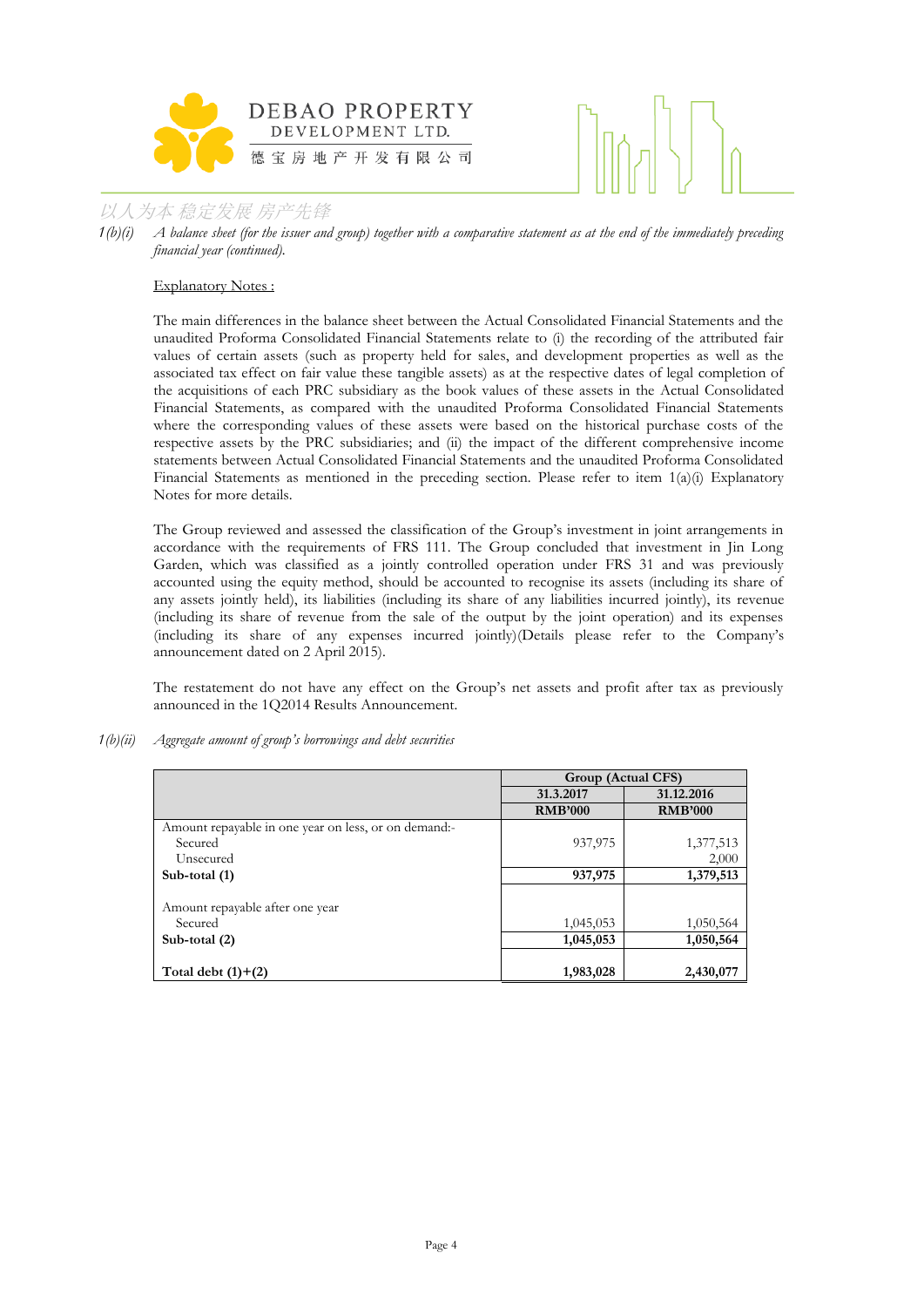



*1(b)(ii) Aggregate amount of group's borrowings and debt securities (continued)*

#### **Bank loans**

Loans from a lender amounting to RMB199,400,000 (2016: RMB219,300,000) with an effective interest rate from 4.35% to 6.79% (2016: 4.35% to 6.22%) per annum, is secured by directors of the Group and subsidiaries, restricted cash and cash equivalents and investment properties (2016: secured by directors of the Group and subsidiaries, restricted cash and cash equivalents and investment properties) and repayable in 2017 (2016: repayable in 2017).

Loans from a lender amounting to RMB367,000,000 (2016: RMB266,005,000) with an effective interest rate of 5.66% (2016: 4.94% to 5.67%) per annum, is secured by a director of the Group and subsidiaries, land use rights of the Group, property, plant and equipment and investment properties and repayable in 2017 (2016 : repayable in 2017).

Loans from a lender amounting to RMB32,500,000 (2016: RMB27,500,000) with an effective interest rate of 5.22% (2016: 4.44% to 5.27%) per annum, is secured by restricted cash and cash equivalents and land use rights of the Group (2016: secured by restricted cash and cash equivalents and land use rights of the Group) and repayable in 2017 (2016: repayable in 2017).

Loans from a lender amounting to RMB48,000,000 (2016: RMB12,000,000) with an effective interest rate of 4.35% (2016 : 4.35%) per annum, is secured by restricted cash and cash equivalents (2016: secured by restricted cash and cash equivalents) and repayable in 2017 (2016: repayable in 2017).

Loans from a lender amounting to RMB139,041,900 (2016: RMB140,050,000) with an effective interest rate of 1.9% (2016: 1.9%) per annum, is secured by restricted cash and cash equivalents and repayable in 2017 (2016: repayable in 2017).

Loans from a lender amounting to RMB38,226,000 (2016: RMB38,503,000) with an effective interest rate from 1.65% to 1.69% (2016:from 1.65% to 1.69%) per annum, is secured by restricted cash and cash equivalents and repayable in 2017 (2016: repayable in 2017).

## **Other loans**

Loans were raised together with a contractor for a total of RMB185,300,000 (2016: RMB112,419,000) with an interest rates ranging from 7% to prime rate, repayable within one (1) to ten (10) years, secured by certain land use rights. RMB98,169,000(2016: RMB98,169,000) has been advanced to the Group and are repayable on demand.

Loans from a lender amounting to RMB904,026,000 (2016: RMB1,580,500,000) with an effective interest rate from 9.92% to 14% (2016: 9.92% to 14%) per annum and is secured by a director of the Group and subsidiaries, properties held for sale, development properties, land use rights of the Group and investment properties. The current portion of this loan amounted to RMB384,000,000 (2016: RMB538,000,000) is repayable in twelve months, while the non-current portion of this loan amounted to RMB1,035,000,000 (2016: RMB1,042,500,000).

A loan from a lender amounting to RMB51,255,000 (2016: RMB347,500,000) with an effective interest rate of 15% per annum, is secured by a director of the Group and his shares in the Company and subsidiaries and repayable in 2017.

A loan from a lender amounting to RMB18,279,000 (2016: RMB18,279,000) with an effective interest rate of 18% per annum, is secured by investment properties and repayable in 2017 (2016 : repayable in 2017).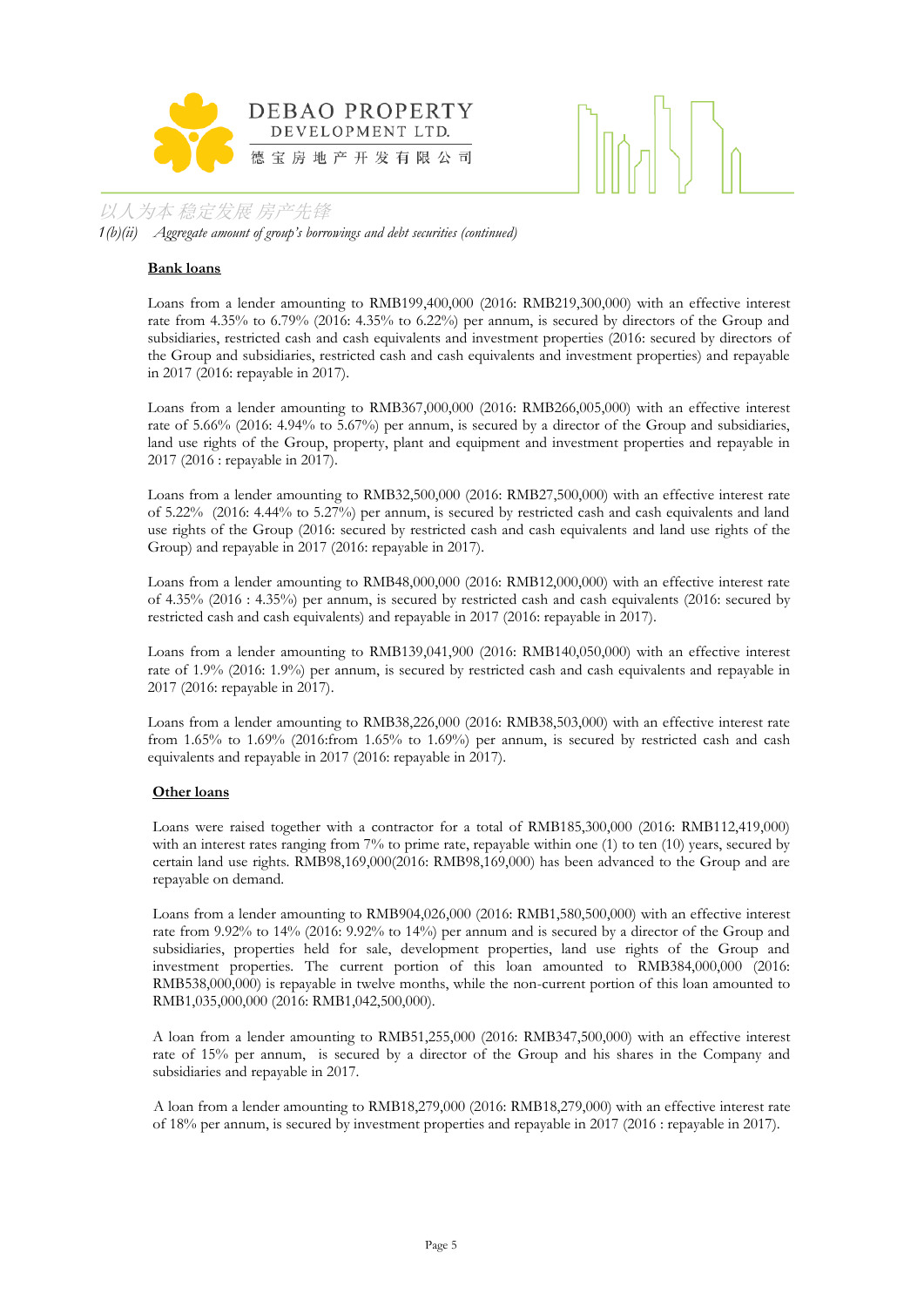



*1(c) A cash flow statement (for the group), together with a comparative statement for the corresponding period for the immediately preceding financial year.*

|                                                    | Group             |                |                |                |  |
|----------------------------------------------------|-------------------|----------------|----------------|----------------|--|
|                                                    | <b>Actual CFS</b> |                |                | Proforma CFS   |  |
|                                                    | 1Q2017            | 1Q2016         | 1Q2017         | 1Q2016         |  |
|                                                    | <b>RMB'000</b>    | <b>RMB'000</b> | <b>RMB'000</b> | <b>RMB'000</b> |  |
| Cash flows from operating activities               |                   |                |                |                |  |
| Profit (loss) before tax                           | 106,448           | 32,975         | 107,450        | 33,092         |  |
| Adjustments for:                                   |                   |                |                |                |  |
| Depreciation and amortisation                      | 912               | 921            | 912            | 865            |  |
| Interest expense                                   | 24,699            | 16,641         | 24,669         | 16,641         |  |
| Interest income                                    | (450)             | (1, 188)       | (450)          | (1, 188)       |  |
| Unrealized exchange gain                           | (10, 936)         | (54,983)       | (10, 934)      | (54,983)       |  |
| Operating profit before working capital changes    | 120,673           | (5, 634)       | 121,677        | (5, 573)       |  |
| Trade and other receivables                        | (111, 274)        | 66,288         | (26, 174)      | 66,288         |  |
| Development properties                             | 89,317            | (130, 052)     | 2,923          | (130, 113)     |  |
| Property held for sales                            | 1,653             | (1,967)        |                | (1,967)        |  |
| Amount due from customers for contract work        | 949               |                | 949            |                |  |
| Inventories                                        | (1, 352)          | (2)            | (1, 352)       | (2)            |  |
| Trade and other payables                           | 251,450           | 35,371         | 329,891        | 35,371         |  |
| Amounts due to related parties                     |                   | 2,199          | 1,653          | 2,199          |  |
| Net cash (used in) from operations                 | 351,416           | (33,797)       | 429,567        | (33,797)       |  |
| Interest paid                                      | (24, 699)         | (46, 197)      | (24, 699)      | (46, 197)      |  |
| Interest received                                  | 450               | 1,188          | 450            | 1,188          |  |
| Income taxes paid                                  | (3, 186)          | (1,641)        | (3, 186)       | (1,641)        |  |
| Net cash used in operating activities              | 323,981           | (80, 447)      | 402,132        | (80, 447)      |  |
|                                                    |                   |                |                |                |  |
| Cash flows from investing activities               |                   |                |                |                |  |
| Addition in investment property                    |                   | (243)          |                | (243)          |  |
| Disposal of other investment                       | 1,291             |                | 1,291          |                |  |
| Purchases of properties, plant and equipment       | (1,229)           | (714)          | (1,229)        | (714)          |  |
| Process on disposal subsidiaries                   | 50,000            |                | 49,999         |                |  |
| Advance to joint venture                           |                   | (4, 867)       |                | (4, 867)       |  |
| Net cash used in investing activities              | 50,062            | (5, 824)       | 50,061         | (5, 824)       |  |
| Cash flows from financing activities               |                   |                |                |                |  |
| Amount due from related parties                    |                   | (444)          |                | (444)          |  |
| Fixed deposit & Restricted cash                    | (29, 871)         | (12,748)       | (29, 871)      | (12,748)       |  |
| Proceeds from bank and other loans                 |                   | 78,000         |                | 78,000         |  |
| Repayment of bank and other loans                  | (392, 319)        | (69, 383)      | (470, 469)     | (69, 383)      |  |
| Net cash used in financing activities              | (422, 190)        | (4, 575)       | (500, 340)     | (4, 575)       |  |
|                                                    |                   |                |                |                |  |
|                                                    |                   |                |                |                |  |
| Net decrease in cash and cash equivalents          | (48, 147)         | (90, 846)      | (48, 147)      | (90, 846)      |  |
| Effects of exchange rate changes on the balance of |                   |                |                |                |  |
| cash held in foreign currencies                    |                   | 2,090          |                | 2,090          |  |
| Cash and cash equivalents at the beginning of the  |                   |                |                |                |  |
| period                                             | 88,448            | 177,424        | 88,448         | 177,424        |  |
| Cash and cash equivalents at the end of the period | 40,301            | 88,668         | 40,301         | 88,668         |  |

Explanatory Notes:

Notwithstanding the fair value adjustments to our cost of property development sales of our existing development properties during our Restructuring Exercise, such fair value adjustments do not affect our operating cash flows from existing development properties.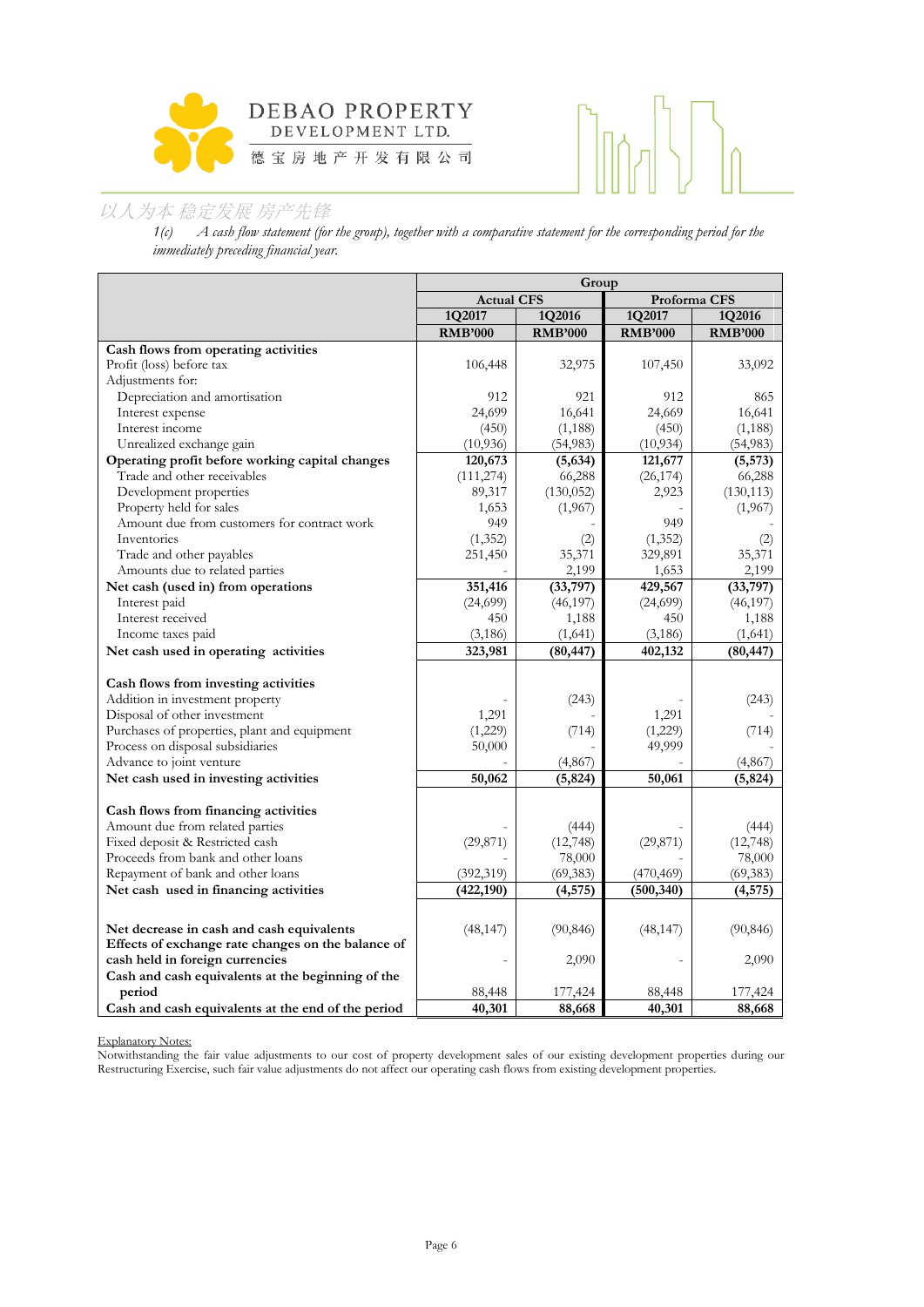



1(d)(i) A statement (for the issuer and group) showing either (i) all changes in equity or (ii) changes in equity other than those arising from capitalisation issues and distributions to shareholders, together with a *comparative statement for the corresponding period of the immediately preceding financial year.*

|                                         |                | <b>Group - Actual CFS</b> |                |                  |                |                |                 |                |                |  |
|-----------------------------------------|----------------|---------------------------|----------------|------------------|----------------|----------------|-----------------|----------------|----------------|--|
|                                         |                |                           |                |                  |                |                | Attributable to |                |                |  |
|                                         |                |                           |                |                  |                |                | equity holders  | Non-           |                |  |
|                                         | <b>Issued</b>  | Retained                  | Translation    | <b>Statutory</b> | Capital        | Revaluation    | of the          | Controlling    |                |  |
|                                         | Capital        | Earnings                  | Reserve        | Reserve          | Reserve        | Reserve        | Company         | Interests      | Total          |  |
|                                         | <b>RMB'000</b> | <b>RMB'000</b>            | <b>RMB'000</b> | <b>RMB'000</b>   | <b>RMB'000</b> | <b>RMB'000</b> | <b>RMB'000</b>  | <b>RMB'000</b> | <b>RMB'000</b> |  |
| Balance as at 1 January 2016            | 909,831        | 422,395                   | 27,016         | 23,887           | 86724          | 17,788         | 1,487,641       | 10,566         | 1,498,207      |  |
| Total comprehensive loss for the period |                | 34,494                    | (23,659)       |                  |                |                | 10,835          | (1,893)        | 8,942          |  |
| Balance as at 31 March 2016             | 909,831        | 456,889                   | 3,357          | 23,887           | 86724          | 17,788         | 1,498,476       | 8,673          | 1,507,149      |  |
|                                         |                |                           |                |                  |                |                |                 |                |                |  |
| Balance as at 1 January 2017            | 909,831        | 229,543                   | (152)          | 23,887           | 86,724         | 17,788         | 1,267,621       | 2,678          | 1,270,299      |  |
| Total comprehensive loss for the period |                | 108,299                   | (10, 936)      |                  |                |                | 97,363          | (2,044)        | 95,319         |  |
| Disposal of subsidiaries                |                |                           |                |                  |                | (17,788)       | (17, 788)       |                | (17, 788)      |  |
| Balance as at 31 March 2017             | 909,831        | 337,842                   | (11,088)       | 23,887           | 86,724         |                | 1,347,196       | 634            | 1,347,830      |  |

|                                         |                | Group - Proforma CFS |                |                |                  |                |                |                |                |                |
|-----------------------------------------|----------------|----------------------|----------------|----------------|------------------|----------------|----------------|----------------|----------------|----------------|
|                                         |                |                      |                |                |                  |                |                | Attributable   |                |                |
|                                         |                |                      |                |                |                  |                |                | to equity      |                |                |
|                                         |                |                      |                |                |                  |                |                | holders of     | Non-           |                |
|                                         | <b>Issued</b>  | Retained             | Translation    | Proforma       | <b>Statutory</b> | Capital        | Revaluation    | the Company    | Controlling    |                |
|                                         | Capital        | Earnings             | Reserve        | Reserve        | Reserve          | Reserve        | Reserve        |                | Interests      | Total          |
|                                         | <b>RMB'000</b> | <b>RMB'000</b>       | <b>RMB'000</b> | <b>RMB'000</b> | <b>RMB'000</b>   | <b>RMB'000</b> | <b>RMB'000</b> | <b>RMB'000</b> | <b>RMB'000</b> | <b>RMB'000</b> |
| Balance as at 1 January 2016            | 909,831        | 355,310              | 27,016         | (148, 414)     | 31,442           | 86,724         | 21,707         | 1,283,616      | 10,566         | 1,294,182      |
| Total comprehensive loss for the period |                | 34,582               | (23,659)       |                |                  |                |                | 10,923         | (1,893)        | 9,030          |
| Balance as at 31 March 2016             | 909,831        | 389,892              | 3,357          | (148, 414)     | 31,442           | 86,724         | 21,707         | 1,294,539      | 8,673          | 1,303,212      |
|                                         |                |                      |                |                |                  |                |                |                |                |                |
| Balance as at 1 January 2017            | 909,831        | 164,410              | (154)          | (148, 414)     | 31,442           | 86,724         | 21,707         | 1,065,546      | 2,678          | 1,068,224      |
| Total comprehensive loss for the period |                | 109,299              | (10, 934)      |                |                  |                |                | 98,365         | (2,044)        | 96,321         |
| Disposal of subsidiaries                |                |                      |                |                |                  |                | (17,788)       | (17, 788)      |                | (17, 788)      |
| Balance as at 31 March 2017             | 909,831        | 273,709              | (11,088)       | (148, 414)     | 31,442           | 86,724         | 3,919          | 1,146,123      | 634            | 1,146,757      |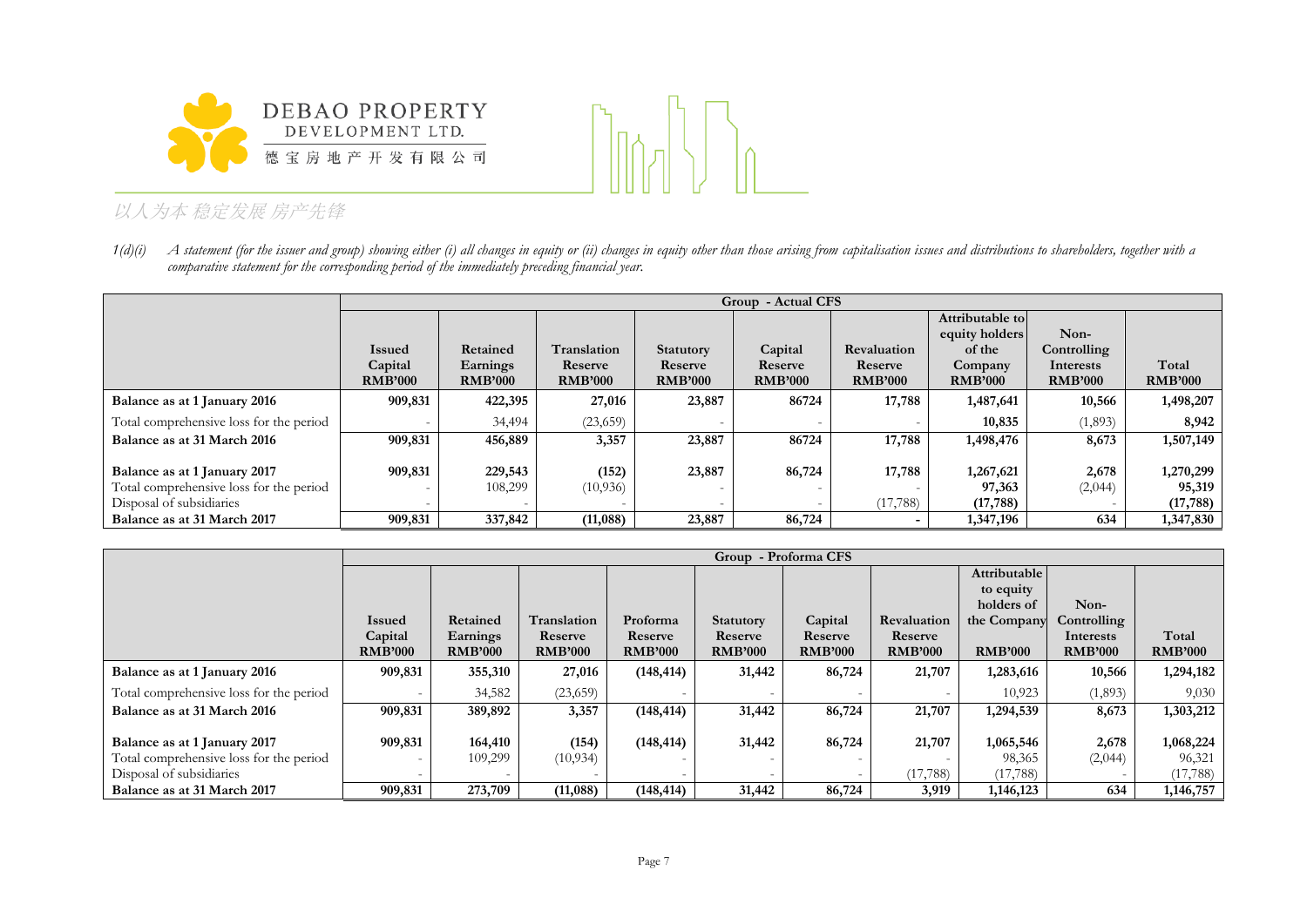



*1(d)(i) A statement (for the issuer and group) showing either (i) all changes in equity or (ii) changes in equity other than those arising from capitalisation issues and distributions to shareholders, together with a comparative statement for the corresponding period of the immediately preceding financial year.*

|                                         |                | Company               |                        |                |  |  |  |  |  |
|-----------------------------------------|----------------|-----------------------|------------------------|----------------|--|--|--|--|--|
|                                         | Share capital  | Accumulated<br>losses | Translation<br>reserve | Total          |  |  |  |  |  |
|                                         | <b>RMB'000</b> | <b>RMB'000</b>        | <b>RMB'000</b>         | <b>RMB'000</b> |  |  |  |  |  |
| Balance as at 1 January 2016            | 909,831        | (286, 847)            | (37,600)               | 585,384        |  |  |  |  |  |
| Total comprehensive loss for the period |                | (1,104)               | 24,550                 | 23,446         |  |  |  |  |  |
| Balance as at 31 March 2016             | 909,831        | (287, 951)            | (13,050)               | 608,830        |  |  |  |  |  |
|                                         |                |                       |                        |                |  |  |  |  |  |
| Balance as at 1 January 2017            | 909,831        | (297, 821)            | (10, 746)              | 601,264        |  |  |  |  |  |
| Total comprehensive loss for the period |                | (2,222)               | 7,267                  | 5,045          |  |  |  |  |  |
| Balance as at 31 March 2017             | 909,831        | (300, 043)            | (3, 479)               | 606,309        |  |  |  |  |  |

*1(d)(ii) Details of any changes in the company's share capital arising from rights issue, bonus issue, share buy-backs, exercise of share options or warrants, conversion of other issues of equity securities, issue of shares for cash or as consideration for acquisition or for any other purpose since the end of the previous period reported on. State also the number of shares that may be issued on conversion of all the outstanding convertibles as at the end of the current financial period reported on and as at the end of the corresponding period of the immediately preceding financial year.*

At the Extraordinary General Meeting held on 27 April 2016, the shareholders of the Company approved the consolidation of every fifteen (15) existing ordinary shares in the capital of the Company into one (1) ordinary share ("Share Consolidation"). The Share Consolidation was completed on 9 May 2016 when 1,125,000,000 existing ordinary shares were consolidated into 74,999,688 consolidated shares, disregarding any fractions of ordinary shares arising from the Share Consolidation.

*1(d)(iii) To show the total number of issued shares excluding treasury shares as at the end of the current financial period and at the end of the immediately preceding year.*

There are no treasury shares as at 31 December 2016 and 31 March 2017 respectively.

Number of ordinary shares and share capital of our Company as at the balance sheet dates:

|                       | 31.3.2017               |         | 31.12.2016   |         |  |  |
|-----------------------|-------------------------|---------|--------------|---------|--|--|
|                       | S\$'000<br>No of shares |         | No of shares | S\$'000 |  |  |
| Issued and fully paid | 74,999,688              | 143,750 | 74,999,688   | 143,750 |  |  |

*1(d)(iv) A statement showing all sales, transfers, disposal, cancellation and/or use of treasury shares as at the end of the current financial period reported on*.

Nil.

*2. Whether the figures have been audited or reviewed and in accordance with which auditing standard or practice.*

The figures have neither been audited nor reviewed by the Company's auditors.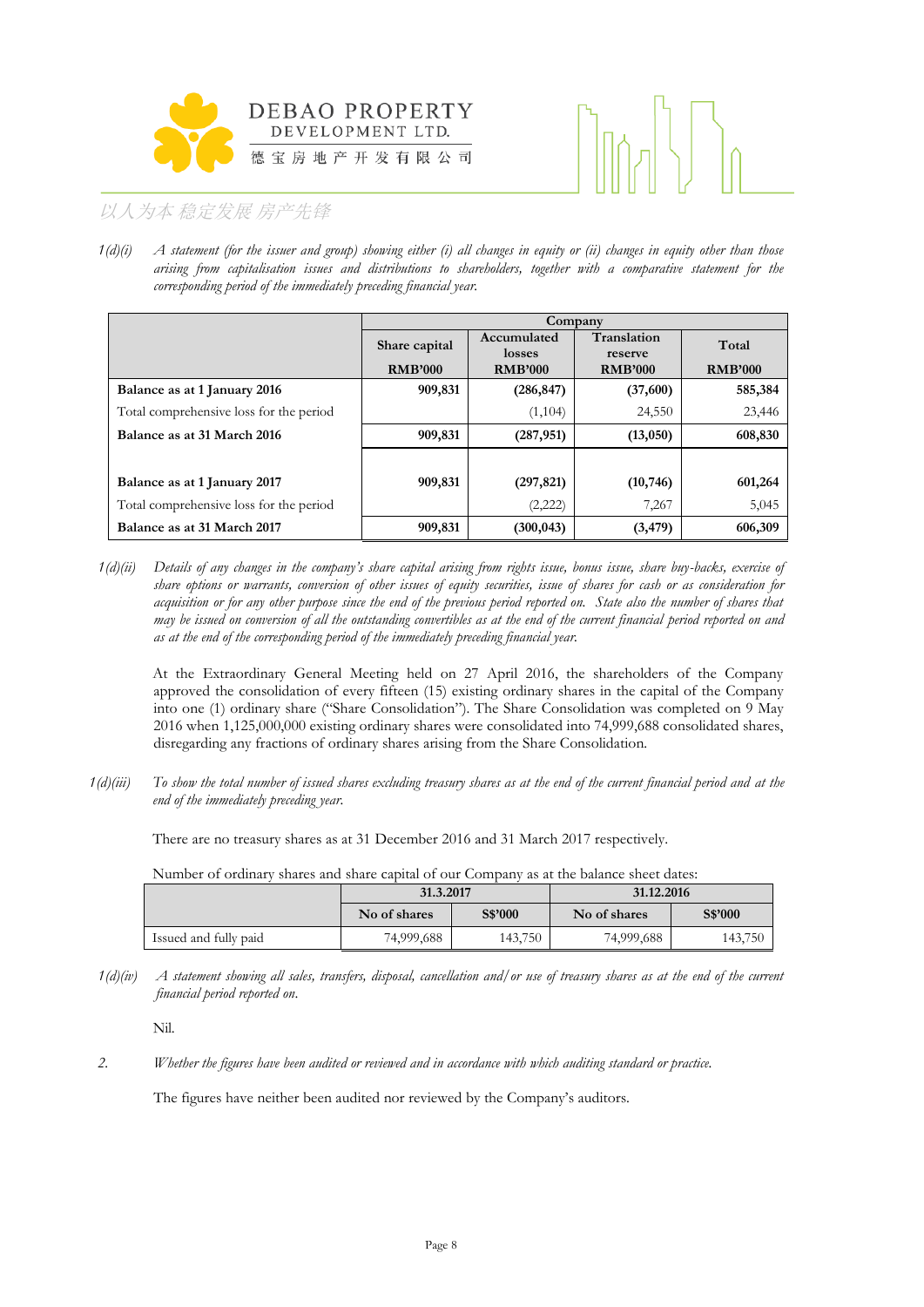



3. *Where the figures have been audited or reviewed, the auditors' report (including any qualifications or emphasis of a matter).* 

Not applicable.

*4. Whether the same accounting policies and methods of computation as in the issuer's most recently audited annual financial statements have been applied.*

The Group has applied the same accounting policies and methods of computation in its unaudited financial statements for 1Q 2017 as those of the audited financial statements for the year ended 31 December 2016, as well as all the applicable Financial Reporting Standards ("FRS") which became effective for financial years beginning on or after 1 January 2016. The adoption of all new and revised FRSs has no material effect on the 1Q 2017 unaudited financial statements.

*5. If there are any changes in the accounting policies and methods of computation, including any required by an accounting standard, what has changed, as well as the reasons for, and the effect of, the change.*

Nil.

*6. Earnings per ordinary share (EPS) of the group for the current financial period reported on and the corresponding period of the immediately preceding financial year, after deducting any provision for preference dividends.*

|                        | <b>GROUP</b>                       |        |              |        |  |  |  |
|------------------------|------------------------------------|--------|--------------|--------|--|--|--|
| RMB fens               | <b>Actual CFS</b>                  |        | Proforma CFS |        |  |  |  |
|                        | 1O <sub>2</sub> 017                | 1Q2016 | 1Q2017       | 1Q2016 |  |  |  |
| Profit(Loss) Per Share |                                    |        |              |        |  |  |  |
| Basic $(a)$<br>(1)     | 145.73<br>45.99<br>46.11<br>144.40 |        |              |        |  |  |  |

(a) Earnings per share has been computed based on the ordinary shares capital of 74,999,688 shares ie: number of ordinary shares issued and paid-up, please refer to item 1(d)(iii).

*7. Net asset value (for the issue and group) per ordinary share based on issued share capital of the issuer at the end of the (a) current period reported on and (b) immediately preceding financial year.*

|                                                                                                     |                   | Group      | Company   |              |           |                   |  |
|-----------------------------------------------------------------------------------------------------|-------------------|------------|-----------|--------------|-----------|-------------------|--|
| <b>RMB</b>                                                                                          | <b>Actual CFS</b> |            |           | Proforma CFS |           | <b>Actual CFS</b> |  |
|                                                                                                     | 31.3.2017         | 31.12.2016 | 31.3.2017 | 31.12.2016   | 31.3.2017 | 31.12.2016        |  |
| Net asset value per<br>ordinary share based on<br>issued share capital at<br>end of financial year* | 17.97             | 16.94      | 15.29     | 14.24        | 8.08      | 8.02              |  |

\* Net asset value per share has been computed based on the ordinary shares capital of 74,999,688 shares ie: number of ordinary shares issued and paid-up, please refer to item 1(d)(iii).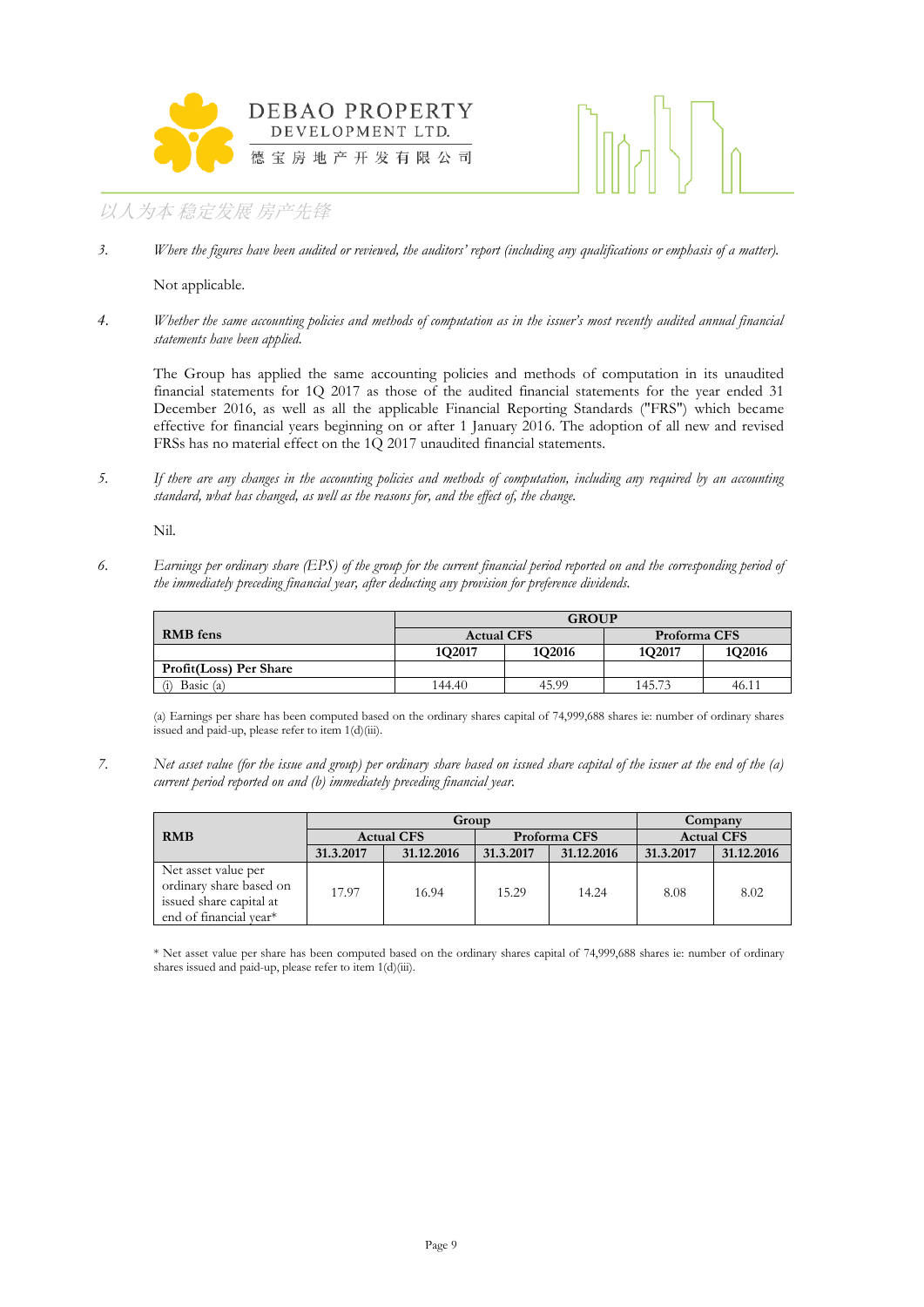



- *8. A review of performance of the group, to the extent necessary for a reasonable understanding of the group's business. It must include a discussion of the following:*
	- *(a) any significant factor that affected the turnover, costs and earnings of the group for the current financial period reported on, including (where applicable) seasonal or cyclical factors; and*
	- *(b) any material factors that affected the cash flow, working capital, assets or liabilities of the group during the current financial period reported on.*

## **Key differences in the comprehensive income statement and balance sheet items of our Actual Consolidated Financial statements and our Proforma Consolidated Financial statements for 1Q 2017**

|                                     | Actual*        | Proforma <sup>**</sup> | <b>Difference</b> |
|-------------------------------------|----------------|------------------------|-------------------|
|                                     | 1Q2017         | 1Q2017                 | ***               |
|                                     | <b>RMB'000</b> | <b>RMB'000</b>         | <b>RMB'000</b>    |
| Comprehensive income statement item |                |                        |                   |
| Cost of sales                       | (20,051)       | (18, 715)              | (1,336)           |
| Administrative expenses             | (5,338)        | (5,338)                |                   |
| Income tax expense                  | (196)          | (196)                  |                   |
| Profit for the period               | 106,253        | 107,255                | (1,002)           |
| Balance sheet items                 |                |                        |                   |
| Property held for sales             | 106,497        | 81,297                 | 25,200            |
| Development properties              | 1,057,874      | 819,782                | 238,092           |
| Property, plant and equipment       | 21,276         | 18,399                 | 2,877             |
| Deferred tax liabilities            | 360,361        | 295,024                | 65,337            |
| Shareholders' equity                | 1,347,830      | 1,146,757              | 201,073           |

\* Based on the unaudited Actual Consolidated Financial Statements.

\*\* Based on the unaudited Proforma Consolidated Financial Statements.

\*\*\* Refer to Explanatory Notes 1(a)(i) and 1(b)(i).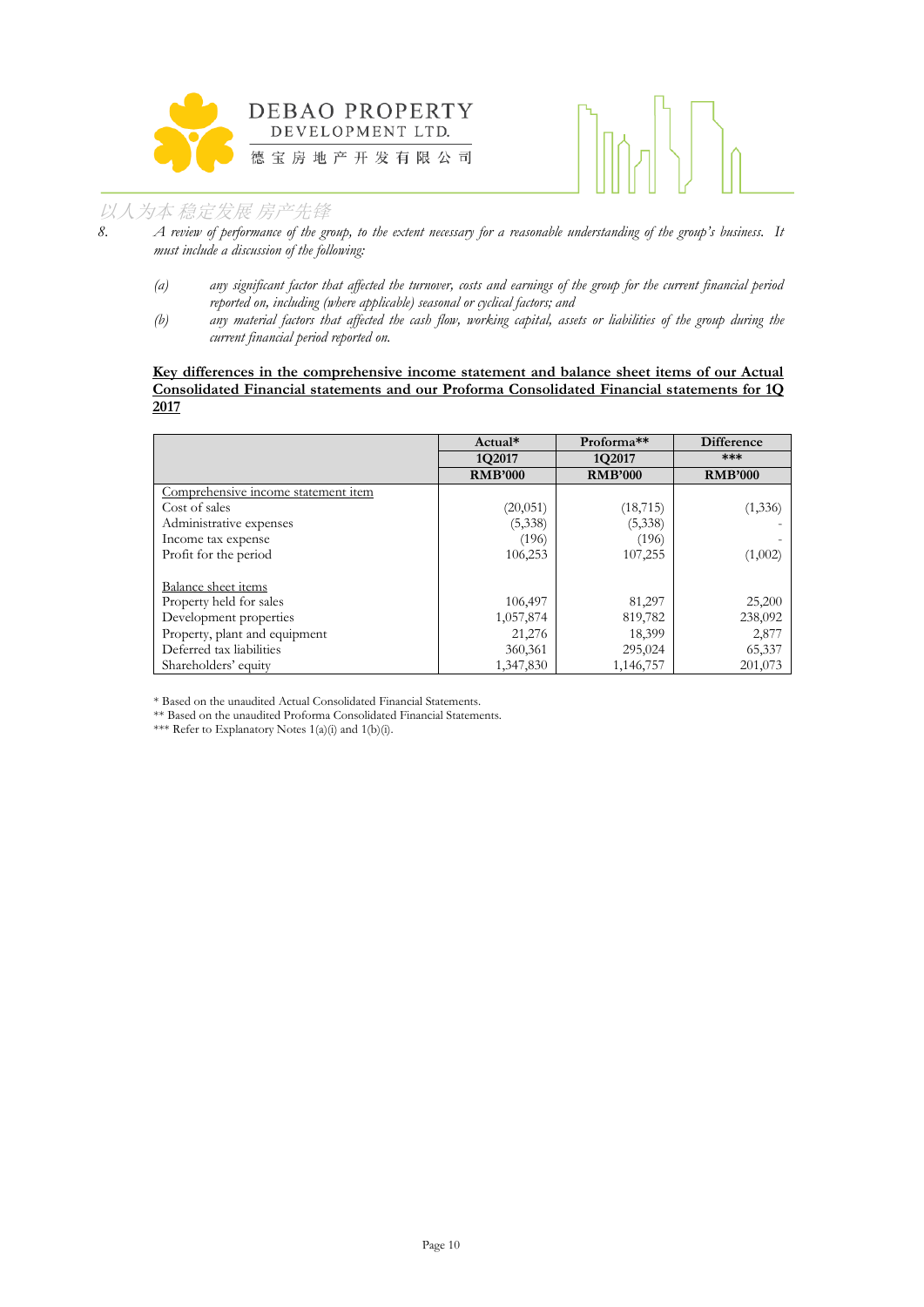



*8. A review of performance of the group, to the extent necessary for a reasonable understanding of the group's business. It must include a discussion of the following (continued):*

## **Review based on our unaudited Actual Consolidated Financial Statements**

#### **Income statement**

#### **Revenue**

Our Group's revenue increased by RMB7.4 million, or 44%, from RMB16.8 million in 1Q2016 to RMB24.2 million in 1Q2017. The increase was mainly attributed to the increase in revenue from our property development sales by RMB8.4 million, from RMB10.2 million in 1Q2016 to RMB18.6 million in 1Q2017. The increase in revenue from the property development sales was mainly due to a higher GFA sold and recognized and a higher average selling price ("ASP") per square metre ("sqm") achieved in 1Q2017 compared with the previous corresponding period.

The increase in revenue was partially offset by a decrease in property management service income and property rental income of RMB1.0 million, mainly due to the decrease after disposal of SanShui Project, the property management service were also transferred out.

There was no significant change in revenue contribution from construction contracts.

#### **Cost of Sales and Gross Profit**

Our cost of sales is increased by RMB10.5 million, or 109%, from RMB9.6 million in 1Q2016 to RMB20.1 million in 1Q2017. This was mainly caused by an increase in cost of property development sales.

The quantum of the total fair value adjustments to our cost of property development sales over time would be limited to the aggregate of the excess of attributed fair values of these properties over the corresponding historical book values at the time of acquisition of approximately RMB488.7 million (excluding the offset against estimated deferred tax liability adjustment of approximately RMB122.2 million). As the cumulative fair value adjustments to our cost of property development sales amounted to RMB230.0million as at end of 1Q2017, the aggregate of remaining fair value adjustments to our future cost of property development sales in the Actual Consolidated Financial Statements will only be up to RMB258.7 million **(excluding the offset against estimated deferred tax liability adjustment of approximately RMB55.6 million, which will result in net future fair value adjustments of approximately RMB203.1 million only).**

In terms of gross profit margin, our overall gross profit margin decreased from 43% in 1Q2016 to 17% in 1Q2017, as a result of decrease proportion of property rental income in total revenue, with a higher gross profit margin.

With the exclusion of the non-cash fair value adjustment on the cost of property development sales due to the application of SFRS 103 (the **"SFRS 103 Adjustment"**), the Proforma gross profit margins attained are at 23% and 43% in 1Q2017 and 1Q2016.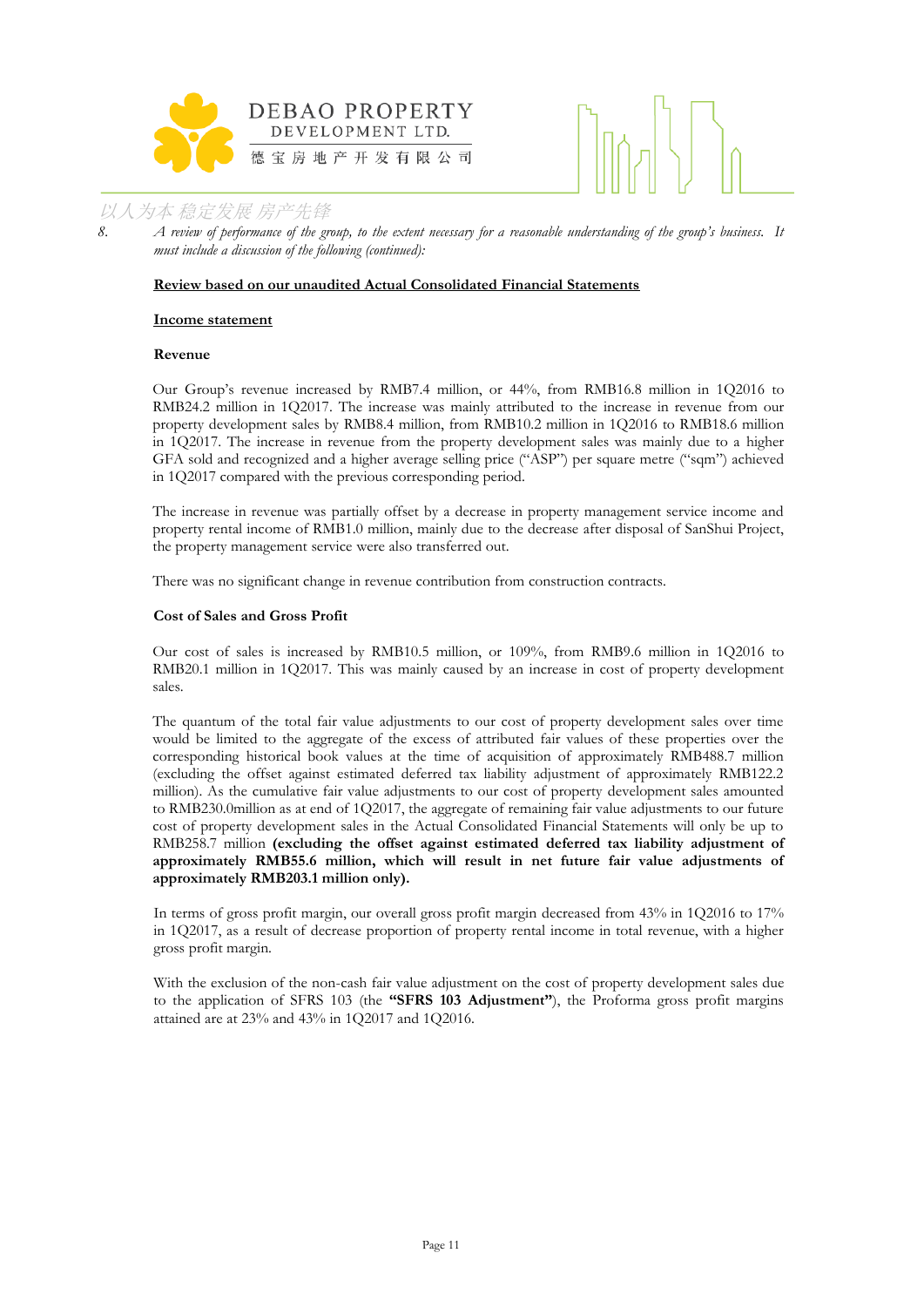



8. *A review of performance of the group, to the extent necessary for a reasonable understanding of the group's business. It must include a discussion of the following (continued):*

#### **Other Income**

Other operating income, which mainly included disposal gain and loss on subsidiaries, interest income, foreign exchange gain and miscellaneous income, and the majority of which is surcharge income from property management services.

Other income increased by RMB94.7 million or approximately 168% from RMB56.2 million in 1Q2016 to RMB150.9 million in 1Q2017, which was mainly caused by an increase of Disposal Gain Of 100% Shareholdings In Infinity Real Estate Holdings Pte.Ltd (together with its wholly-owned subsidiary, Foshan Sanshui Nengrun Property Development Co., Ltd.) and Foshan Sanshui Fangao Land Co., Ltd. And it was offset by decrease of foreign exchange gain happen in 1Q2016 due to the appreciation of Malaysia Ringgit against US dollar as our Group had invested in Malaysia projects financed from overseas facilities in US dollar.

#### **Selling and Distribution Expenses**

Selling expenses primarily included staff cost, advertising and promotion expenses, sales commissions, sales offices rental expenses and maintenance costs.

The selling and distribution expenses increased by RMB2.0 million in 1Q2017 as compared with the respective periods of last year. The higher selling and distribution expenses in 1Q2017 were due mainly to the expenses incurred for the marketing efforts for the commercial units of Sihui City Mall (a property development project located at Sihui Avenue, Dongcheng, Sihui City).

#### **Administrative Expenses**

Administrative expenses comprise various expenses such as salaries and staff-related expenses of general administrative staff, utilities, depreciation charges for building and office equipment, telecommunication expenses, entertainment expenses, professional fees, travelling expenses, foreign exchange loss and other general office overheads expenses.

Administrative expenses decreased by RMB7.3 million or 58% from RMB12.6 million in 1Q2016 to RMB5.4 million in 1Q2017, mainly attributable to a decrease of foreign exchange loss as the appreciation of Singapore dollar against RMB.

#### **Finance Costs**

Finance cost, net of capitalised interest, recorded a increase of RMB23.5 million in 1Q2017 compared to 1Q2016 mainly due to the one-off penalty interest expense for advancement repayment the loan related to the disposal subsidiaries.

#### **Amortization**

Amortization relates to the amortization of prepaid land use rights for our corporate office since 4Q2009. The amortization is based on 40 years rights of use of the land.

#### **Depreciation**

Depreciation relates to the depreciation charge on our properties, plant and equipment.

Depreciation is almost equivalent as to last period.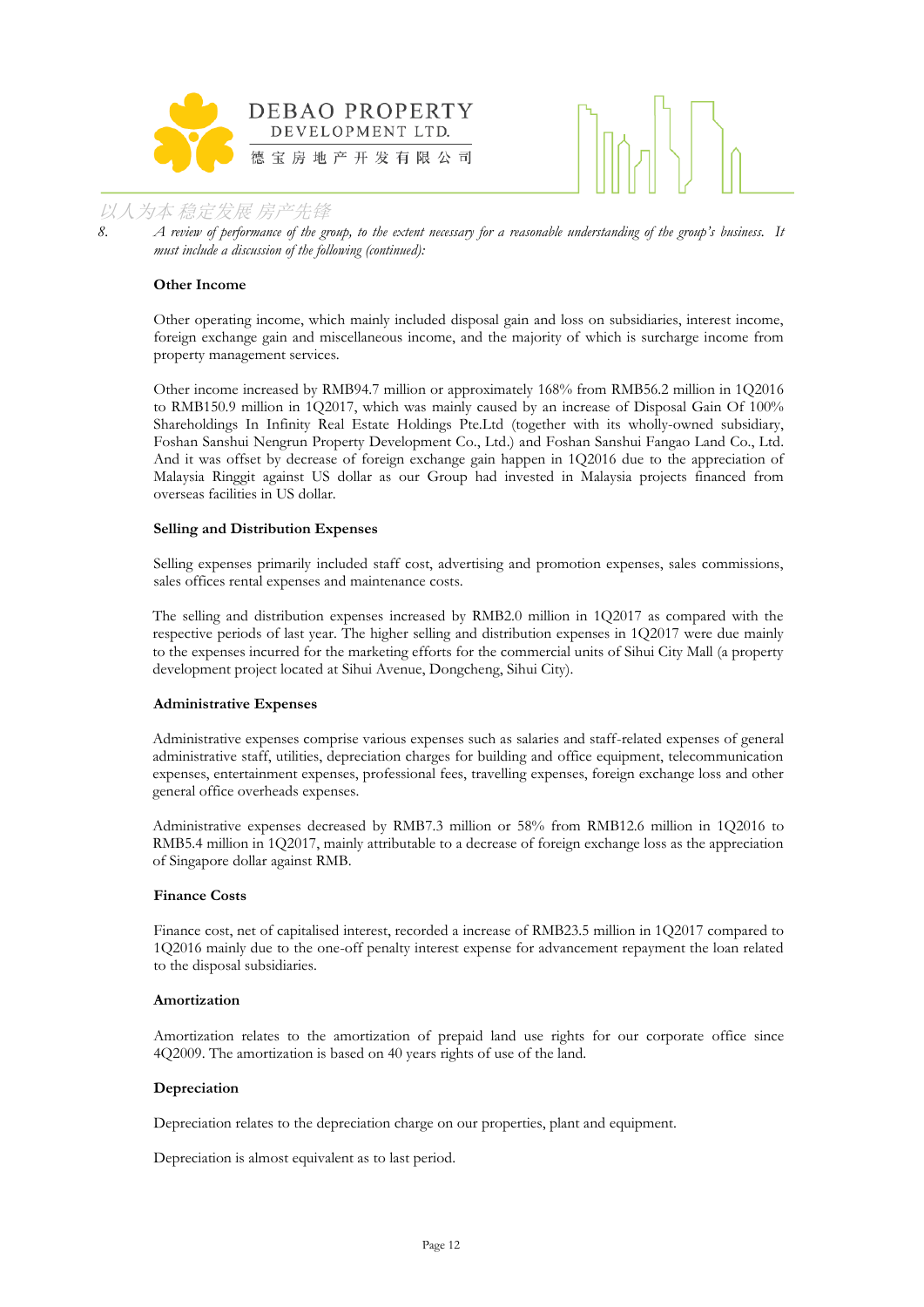



*8. A review of performance of the group, to the extent necessary for a reasonable understanding of the group's business. It must include a discussion of the following (continued):*

## **Income Tax Expenses**

Income tax includes statutory enterprise income tax and land appreciation tax ("**LAT**").

The Proforma CFS has a higher income tax expense compared to the Actual CFS, and was mainly due to the estimated deferred tax liability adjustment on the pertained fair value Notional Adjustment to the cost of property development (please refer to Paragraph 8 – Cost of Sales).

## **Net Profit (Loss)**

With the above, we incurred a net profit of RMB106.3 million in 1Q2017, compared to RMB32.6 million in 1Q2016. The Proforma CFS, which excludes the Notional Adjustment effects with a better comparability of the Group's performance, has presented a net profit of RMB107.3 million in 1Q2017 and RMB32.7 million in 1Q2016 respectively.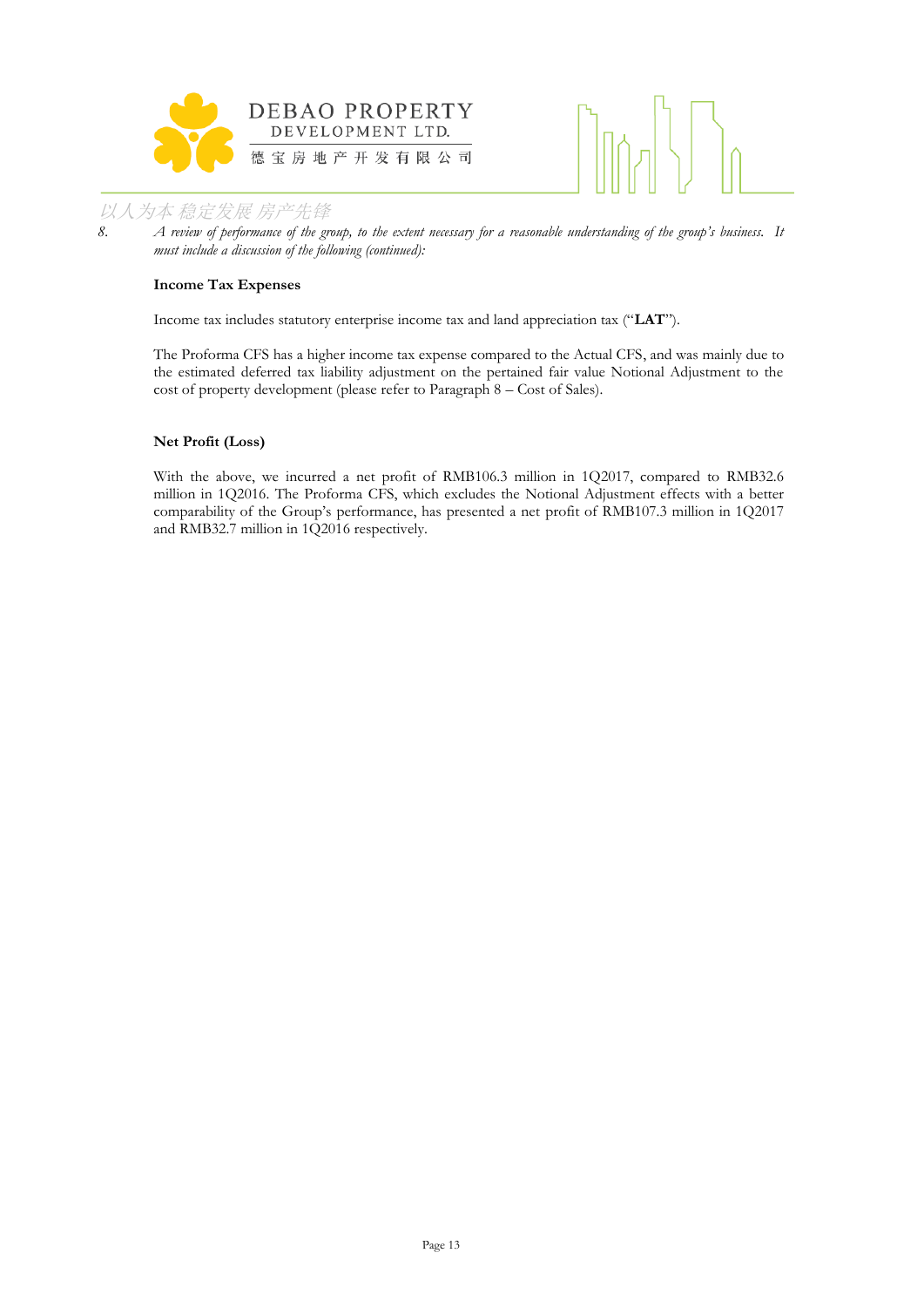



*8. A review of performance of the group, to the extent necessary for a reasonable understanding of the group's business. It must include a discussion of the following (continued):*

#### **Statement of Financial Position**

#### **Current Assets**

Current assets comprise mainly development properties, properties held for sale, cash and bank balances, trade and other receivables and amount due from customers for contract works. Our current assets as at the end of FY2016 and 1Q2017 amounted to approximately RMB4,741.7 million and RMB2,987.7 million respectively.

The largest component of our current assets was trade and other receivables, property held for sales, development properties and asset held for sales, which integration amounted approximately RMB 4,266.4 million and RMB2,549.9 million as at the end of FY2016 and 1Q2017 respectively.

Development properties, which include the cost of land, interest capitalised, and related costs, accounted for approximately 20.6% and 35.4% of our current assets as at the end of FY2016 and 1Q2017 respectively. The RMB79.4 million or 8% increase in development properties was mainly due to the increase of cost for Malaysia project and development costs for the Sihui City Mall project.

Properties held for sales amounted to RMB190.4 million and RMB106.5 million as at the end of FY2016 and 1Q2017 respectively, which include properties of Jiangnan Mingju, Sihui City Mall and Jin Long Garden.

The Group's cash and bank balances as at 31 March 2017 decreased by RMB48.1 million or 54% to RMB40.3 million as compared with 31 December 2016, which was primarily attributable to the net generate from operating activities of RMB324.0 million and investing activities of RMB50.0 million, and net cash used in financing activities of RMB422.2 million in 1Q2017 respectively.

In addition, restricted cash stood at RMB364.8 million and RMB394.7 million as at end of FY2016 and 1Q2017 respectively.

Trade and other receivables stood at approximately RMB445.1 million and RMB1,385.5 million at the end of FY2016 and 1Q2017 respectively. The increases of RMB940.4 million in trade and other receivables were mainly due to the increase of other receivable amount after disposal the subsidiaries in infinity real estate holdings pte.ltd (together with its wholly-owned subsidiary, foshan sanshui nengrun property development co., ltd.) and foshan sanshui fangao land co., ltd.

#### **Non-current assets**

Non-current assets comprised mainly investment properties, plant and equipment. As at the end of FY2016 and 1Q2017, our non-current assets had an aggregate net book value of approximately RMB2,065.1 million and RMB2,231.9 million respectively.

The investment properties are held to earn rental income and/or for capital appreciation. Our investment properties comprised mainly our Debao Hotel Complex together with the adjacent land and underground carparks, commercial premises located in Debao Garden and Jiangnan Mingju, carparks located in Debao Garden, Tianjin Boulevard buildings and Sihui City Mall. The net book value of our investment properties was approximately RMB2,005.8 million and RMB2,183.6 million as at the end of FY2016 and 1Q2017, which accounted for approximately 97% and 98% of our non-current assets as at the end of FY2016 and 1Q2017 respectively.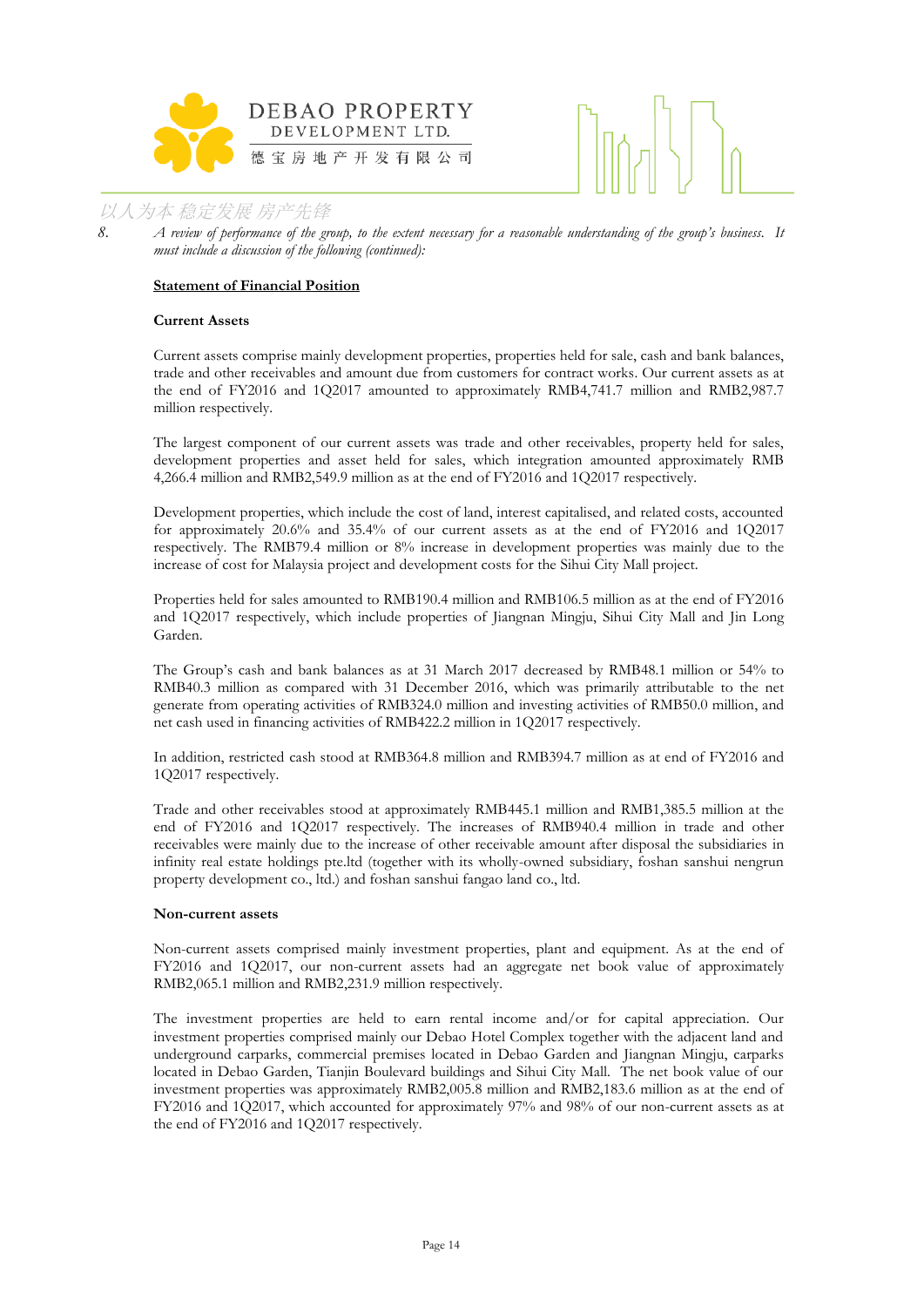



*8. A review of performance of the group, to the extent necessary for a reasonable understanding of the group's business. It must include a discussion of the following (continued) :*

The prepaid land use right, and property, plant and equipment increased by RMB0.4 million was mainly due to purchase of office equipment and vehicle which was partially offset by amortisation/depreciation charge of RMB0.9 million for 1Q2017.

## **Current liabilities**

Trade and other payables, which mainly comprised of amounts payable to contractors and suppliers and advance receipts from property development sales, stood at approximately RMB983.8 million and RMB1,273.5 million at the end of FY2016 and 1Q2017 respectively. The increase of RMB289.7 million in trade and other payables was mainly due to customers for pre-sales of properties that did not meet sales recognition criteria.

## **Bank and Other Loans**

Please refer to item 1(b)(ii).

#### **Shareholders' equity**

Equity is comprised of share capital, translation reserve, non-controlling interest and retained earnings. The non-controlling interest pertains to 32% shareholding held by the minority interest in a PRC subsidiary, Guangxi Hezhou Deneng Mining Co., Ltd, 42.2% shareholding held by the minority interest in a PRC subsidiary, Tianjin Hotel Street Co, Ltd and 38% shareholding held by the minority interest in a Malaysian subsidiary, Profit Consortium Sdn Bhd.

At the end of FY2016 and 1Q2017, shareholders' equity amounted to RMB1,270.3 million and RMB1,347.8 million respectively. The increase in equity was mainly due to the profit incurred in the current period.

## **Cash flow statement**

Our Group has a net cash inflow from operating activities of RMB324.0 million during 1Q2017, which comprised of operating cash inflows of RMB120.7 million before movements in working capital, addition for net working capital generate from operations of RMB230.7 million, and adjust by net use of finance cost and interest received as well as income tax 27.4 million. The net working capital inflows were mainly due to the increase in trade and other payables during the current reporting period.

The net cash inflows from investing activities of RMB50.0 million mainly pertained to the disposal of the subsidiaries with 1Q2017.

The Group recorded a net cash outflow from financing activities of RMB422.2 million during 1Q2017. This was mainly due to repayment bank and other loans.

With the above, the Group has a net decrease in cash and cash equivalents of RMB48.1 million for 1Q2017.

*9. Where a forecast, or a prospect statement, has been previously disclosed to shareholders, any variance between it and the actual results.*

The results are in line with the general prospect commentary previously disclosed to shareholders in the results announcement for the full year ended 31 December 2016.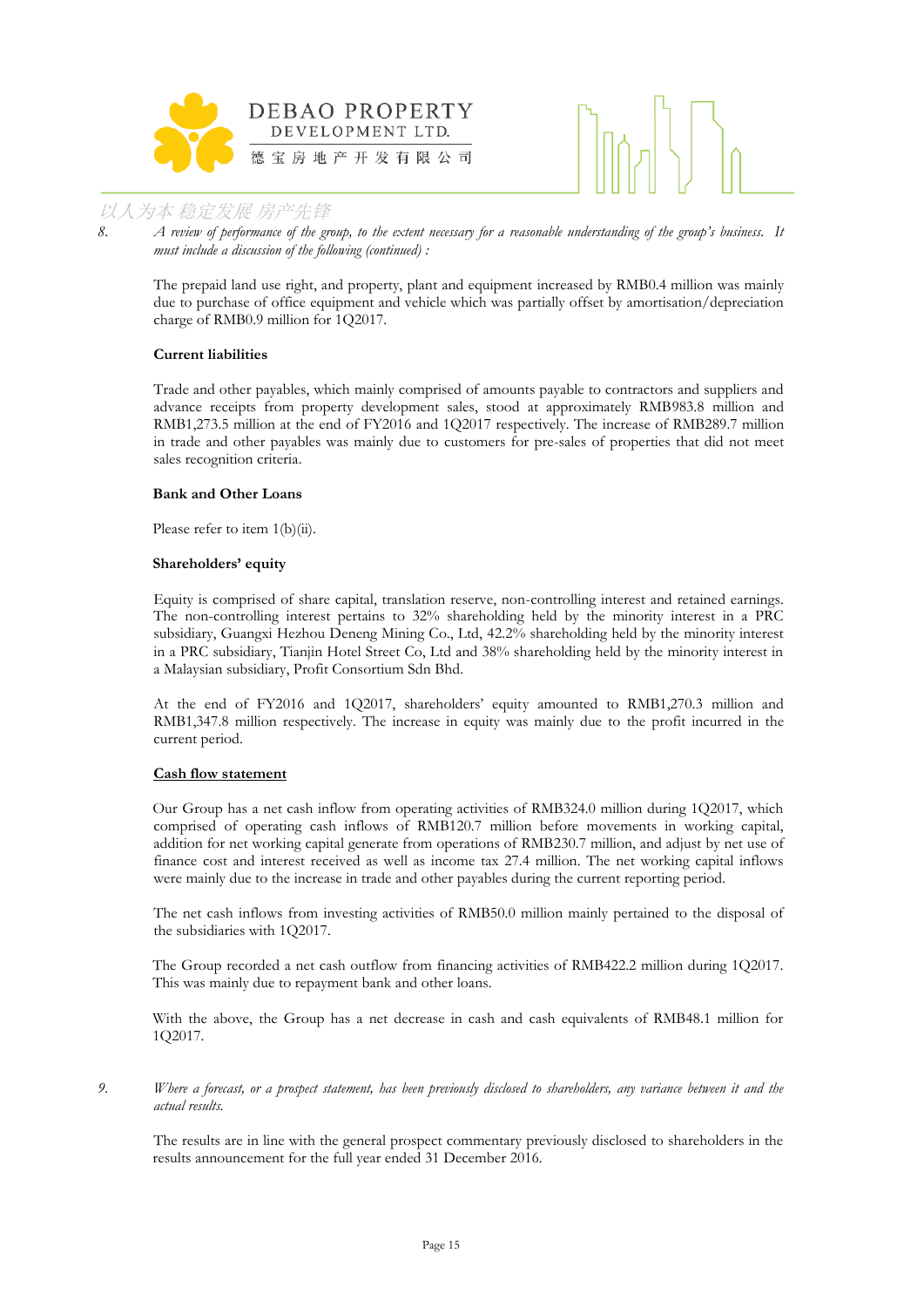



*10(a). A commentary at the date of the announcement of the significant trends and competitive conditions of the industry in which the group operates and any known factors or events that may affect the group in the next reporting period and the next 12 months.*

## **Market Outlook**

After quick increase on property average selling prices within 2016, a new round of macro control policies comes to stable the market selling prices. Thus we have observed that transacted property average selling prices per sqm in Foshan has slight decreased by 0.87% during the current reporting period, from RMB10,107 per sqm(See Note 1 below) in 4Q2016 to RMB10,019 per sqm(See Note 1 below) in 1Q2017. Meanwhile, transaction volumes have decreased from 4.9 million sqm(1) in 4Q2016 to 3.7 million sqm(See Note 1 below) in 1Q2017, an decrease of approximately 23.8%.

## **Project Updates**

As at 31 March 2017, the Group has six development projects with a gross floor area ("GFA") of approximately 1.84 million sqm under development, including four projects located at Kuala Lumpur in Malaysia, Project Kuchai Lama, Project Cheras Mahkota, Imbi Land and Project Plaza Rakyat. These are expected to be separately completed in various phases up to 2022, providing us with secure and visible business growth opportunities in the foreseeable future. In relation to commercial projects, apart from Sihui City Mall-a residential and shopping mall development project, the Group has a redevelopment project (hotel and shopping mall) in Tianjin Heping District, Nanshi Hotels Street (天津市和平区南市 旅馆街)-Tianjin Boulevard. At the same time, the Group will continue to source for quality and commercially viable new land reserves both in China and overseas, including retail mall development, redevelopment of industrial land as well as tourism development projects.

#### **Shanshui Longpan, Phase 1 and Phase 1(ii) villas (Note 1)**

The Shanshui Longpan, Phase 1 and Phase 1(ii) villas have a saleable GFA of approximately 69,900 sqm (revised) and 36,300 sqm (revised) respectively, of which approximately 69,900 sqm and 36,300 sqm have launched for pre-sales and approximately 55,867 sqm and 21,183 sqm have secured expression of interest to purchase as at 31 March 2017.

#### **Shanshui Longpan, Phase 2(i) Villas (Note 1)**

Phase 2(i) Villas of Shanshui Longpan, have a GFA of approximately 42,400 sqm, of which approximately 36,040 sqm have been launched for pre-sales and approximately 38,942 sqm have secured expression of interest to purchase as at 31 March 2017.

#### Shanshui Longpan, Phase 3 high rise Flats No.1-10 (Note 1)

Phase 3 high rise of Shanshui Longpan, the construction works which was started since March 2013, has a GFA of approximately 710,000 (revised) sqm, of which approximately 80,000 sqm have been launched for pre-sales and approximately 72,296 sqm have secured expression of interest to purchase as at 31 March 2017.

*Note (1) Shan Shui Project had been disposal as at 10th March, 2017.*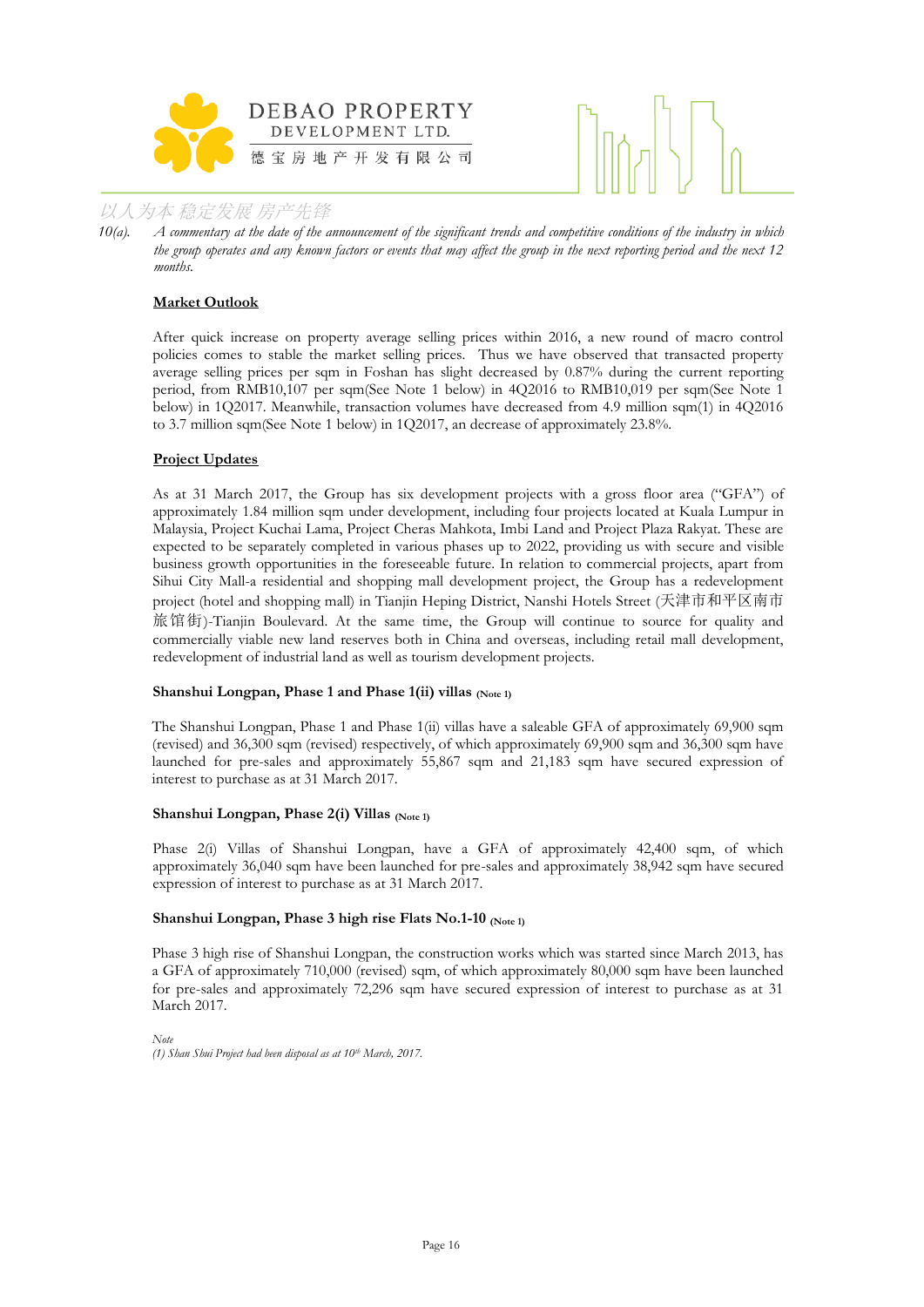



*10(b). A commentary at the date of the announcement of the significant trends and competitive conditions of the industry in which the group operates and any known factors or events that may affect the group in the next reporting period and the next 12 months (continued).*

## **Sihui City Mall**

Sihui City Mall has a GFA of approximately 155,100 (revised) sqm, of which approximately 153,549 sqm have been launched for pre-sales and approximately 54,887 sqm have secured expressions of interests to purchase as at 31 March 2017.

#### **Jin Long Garden – South Zone (Phase 2)**

The total saleable GFA of Jin Long Garden – South Zone (Phase 2) is approximately 83,700 sqm (revised), of which approximately 83,700 sqm have been launched for pre-sales and approximately 81,510 sqm have secured expressions of interests to purchase as at 31 March 2017.

The accumulated sales/pre-sales (See Note 2 below) status of our projects as at 31 March 2017 are as follows:

| Projects                                             | Sales/Pre-sales<br>Value - RMB'000 | Sales/Pre-sales<br>$GFA - Sqm$ | Approximate<br>$ASP/Sq m -$<br><b>RMB</b> | Estimated<br>Percentage of<br>Completion |
|------------------------------------------------------|------------------------------------|--------------------------------|-------------------------------------------|------------------------------------------|
| Shanshui Longpan Phase 1<br>Villas                   | 786,917                            | 55,867                         | 14,086                                    | $99\% - 100\%$                           |
| Shanshui Longpan Phase<br>$1(ii)$ Villas             | 361,541                            | 21,183                         | 17,068                                    | $100\%$                                  |
| Jin Long Garden - South<br>Zone                      | 820,518                            | 81,510                         | 10,066                                    | 100%                                     |
| Jiangnan Minju Phases 5<br>and 6                     | 990,312                            | 145,447                        | 6,809                                     | 100%                                     |
| Shanshui Longpan Phase 3<br>High Rises Flats No.1-10 | 354,192                            | 72,296                         | 4,899                                     | 100%                                     |
| Sihui City Mall                                      | 351,882                            | 54,887                         | 6,411                                     | $99-100\%$                               |
| Shanshui Longpan Phase<br>$2(i)$ Villas              | 289,938                            | 38,942                         | 7,445                                     | 85%                                      |
| Total                                                | 3,955,300                          | 470,131                        | 8,413                                     | NA                                       |

The sales/pre-sales (See Note 2 below) of our projects for 1Q2017 are as follows:

| Projects                                                 | Sales/Pre-sales<br>Value - RMB'000 | Sales/Pre-sales<br>$GFA - Sq$ m | Approximate<br>$ASP/Sq$ m –<br><b>RMB</b> | Estimated<br>Percentage of<br>Completion |
|----------------------------------------------------------|------------------------------------|---------------------------------|-------------------------------------------|------------------------------------------|
| Shanshui Longpan Phase<br>1 Villas                       | 23,875                             | 1,821                           | 13,111                                    | $99\% - 100\%$                           |
| Shanshui Longpan Phase<br>$1(ii)$ Villas                 | 23,674                             | 1,791                           | 13,218                                    | 100%                                     |
| Jin Long Garden - South<br>Zone                          | 8,064                              | 820                             | 9,834                                     | 100%                                     |
| Jiangnan Minju Phases 5<br>and 6                         | 904                                | 148                             | 6,108                                     | 100%                                     |
| Shanshui Longpan Phase<br>3 High Rises Flats No.1-<br>10 | $\overline{\phantom{0}}$           |                                 |                                           | 100%                                     |
| Sihui City Mall                                          | 9,206                              | 1,263                           | 7,289                                     | 99-100%                                  |
| Shanshui Longpan Phase<br>2(i) Villas                    | 61,672                             | 7,907                           | 7,800                                     | 85%                                      |
| Total                                                    | 127,395                            | 13,750                          | 9,265                                     | NA                                       |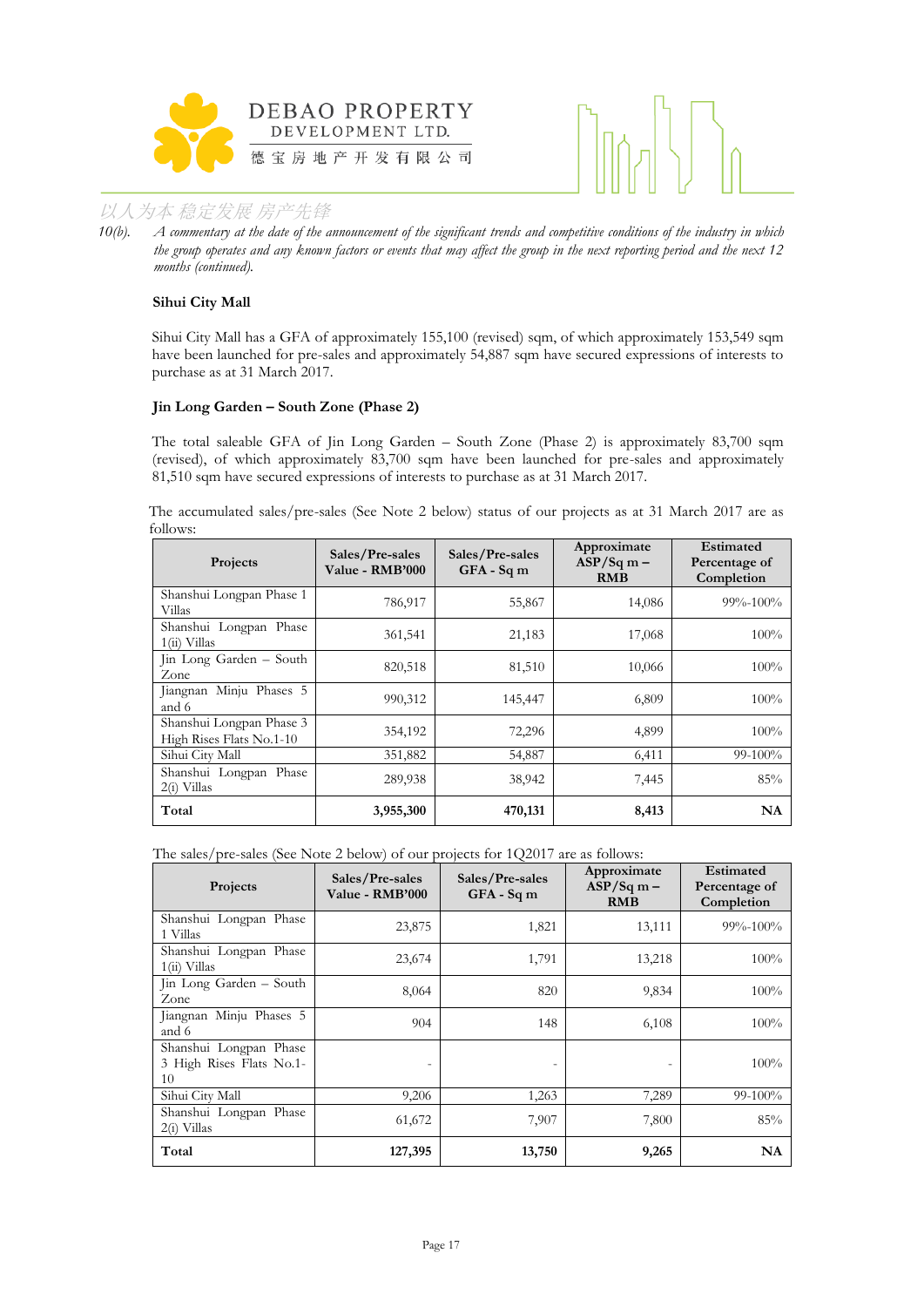



*10(b). A commentary at the date of the announcement of the significant trends and competitive conditions of the industry in which the group operates and any known factors or events that may affect the group in the next reporting period and the next 12 months (continued).*

Pursuant to the effect of INT FRS 115, the sales for Jiangnan Minju Phases 5 and 6, and Shanshui Longpan Phase 1 and 1(ii) villas and parts of Phase 3 High Rises in 1Q2017 have been recognised as revenue in the current reporting periods. The accumulated sales for Jin Long Garden – South Zone (Phase 2) (a 55% joint-ventured project) have also been be recognised in 1Q2017 when handed over.

The Group remains cautious about the outlook of the property market, Nonetheless, the Group will strategically continue to explore opportunities for investment properties.

#### Notes

*(1) Source from Bureau of Housing and Urban-Rural Development of Foshan (http://www.fsjw.gov.cn/zwgk/zdxxgk/fdcsc/sjtj/) (2) Sales/pre-sales with certainty on receipt of purchase consideration, including those not ready for handover or key collections*

#### *11. Dividend*

*(a) Current Financial Period Reported on*

None.

*(b) Corresponding Period of the Immediately Preceding Financial Year*

None.

*(c) Date payable*

Not applicable.

*(d) Books closure date*

Not applicable.

*12. If no dividend has been declared/recommended, a statement to that effect.*

Not applicable.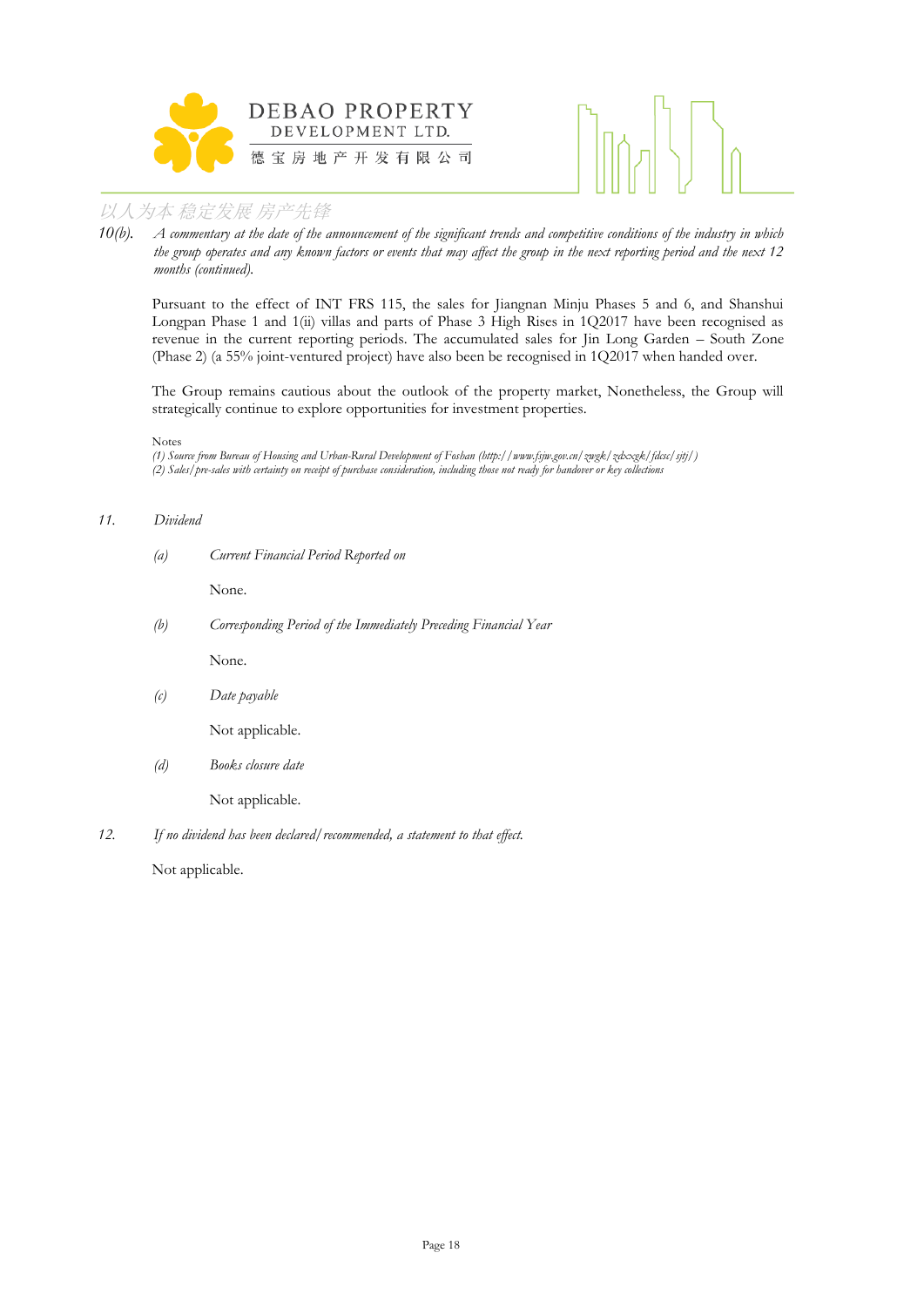



*13. Interested Person Transactions*

|                           | Aggregate value of all interested |                                    |
|---------------------------|-----------------------------------|------------------------------------|
|                           | person transactions during the    |                                    |
|                           | financial period under review     | Aggregate value of all interest    |
|                           | (excluding transactions less than | person transactions conducted      |
|                           | S\$100,000 and transactions       | under shareholders' mandate        |
|                           | conducted under shareholders'     | pursuant to Rule 920 (excluding    |
|                           | mandate pursuant to Rule 920)     | transaction less than \$\$100,000) |
| Name of interested person | 1Q2017                            | 1Q2017                             |
| Zhong Yu Xin (1)          | S\$ 166,140 <sup>(2)</sup>        |                                    |

Notes:

*(1) Mr* Zhong Yu Xin *is the brother of our Executive Director, Mr Zhong Yu Zhao.*

*(2) Lease of Debao Hotel.*

## BY ORDER OF THE BOARD

Yuan Le Sheng Executive Chairman and CEO 8 May 2017